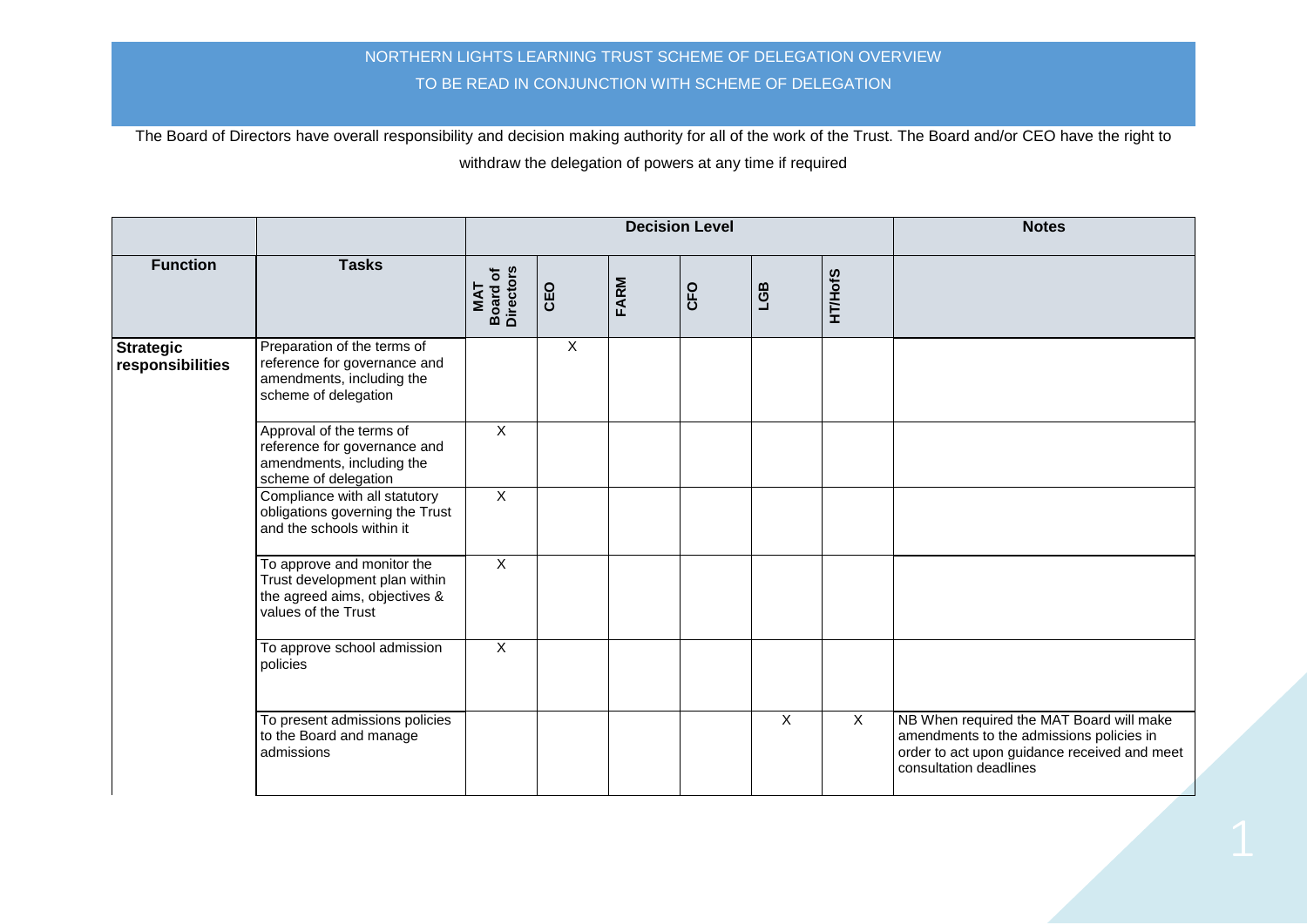| To establish, implement and<br>monitor central Trust policies                                | X | ∧ | ∧ | ∧ |  |                                     |
|----------------------------------------------------------------------------------------------|---|---|---|---|--|-------------------------------------|
| To approve the strategy for<br>the promotion and marketing<br>of the Trust                   | X |   |   |   |  | CEO and CFO to develop the strategy |
| To select KPIs for finance<br>and measure the Trust<br>performance against them<br>regularly | X |   | ⋏ | х |  |                                     |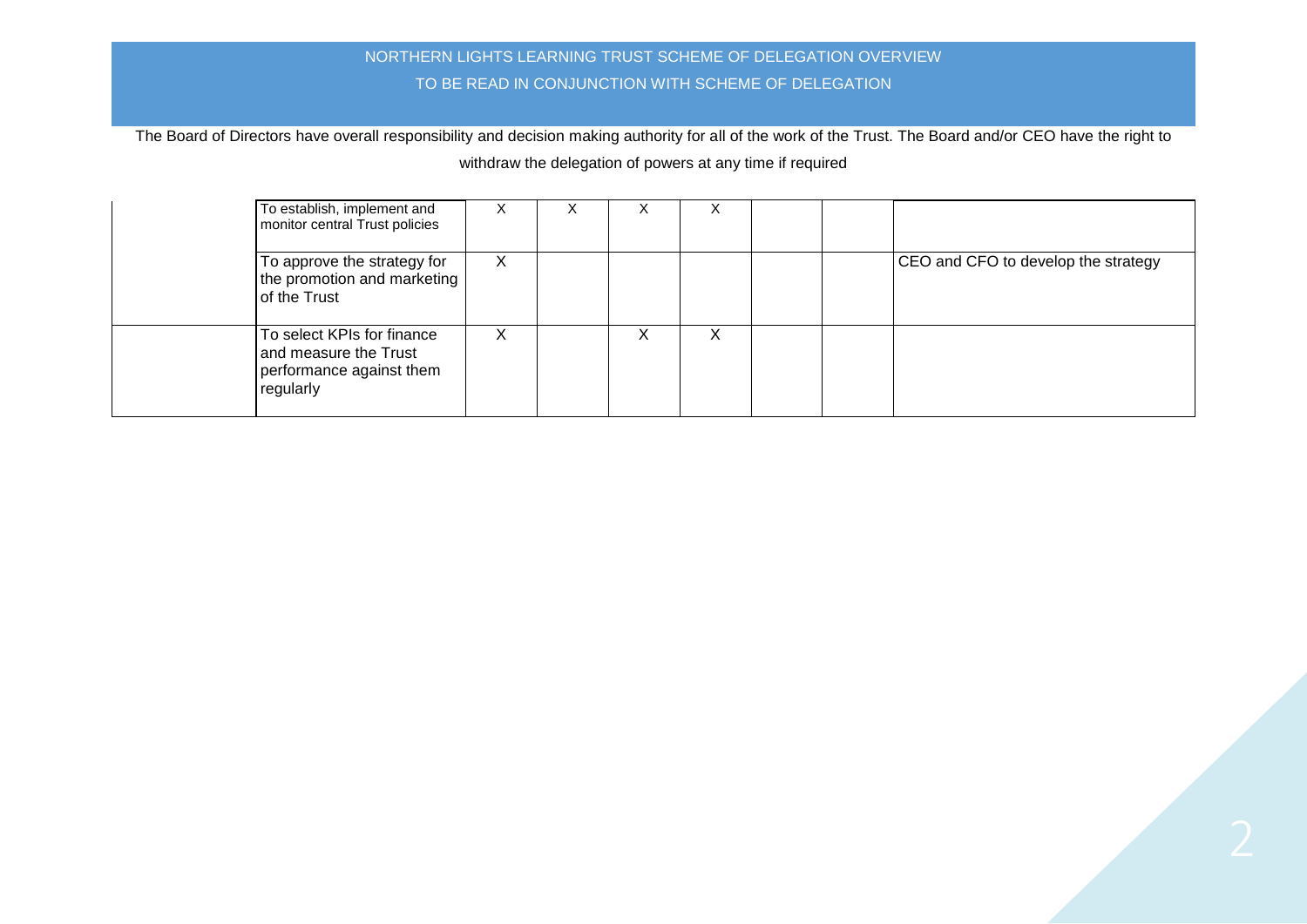|                                      |                                                                                                                                                | <b>Decision Level</b>                      |     |                           |              |     |                | <b>Notes</b>                                                          |
|--------------------------------------|------------------------------------------------------------------------------------------------------------------------------------------------|--------------------------------------------|-----|---------------------------|--------------|-----|----------------|-----------------------------------------------------------------------|
| <b>Function</b>                      | <b>Tasks</b>                                                                                                                                   | <b>Board of</b><br>Directors<br><b>TAN</b> | CEO | FARM                      | CFO          | LGB | <b>HT/HofS</b> |                                                                       |
| <b>Financial</b><br>responsibilities | Ensure compliance with<br>provisions of funding<br>agreements and Academies<br>Financial Handbook                                              | $\overline{X}$                             |     | $\overline{X}$            |              |     |                |                                                                       |
|                                      | To monitor the financial position<br>of the Trust and monitor<br>expenditure, ensuring<br>compliance                                           |                                            | X   | $\boldsymbol{\mathsf{X}}$ | $\mathsf{X}$ |     |                | To report any concerns to the Board of<br><b>Directors</b>            |
|                                      | To review the Trust's internal &<br>external statements & reports to<br>ensure best practice and<br>compliance                                 |                                            | X   | $\boldsymbol{\mathsf{X}}$ | $\mathsf{X}$ |     |                |                                                                       |
|                                      | To approve, implement and<br>monitor finance and<br>procurement policies and any<br>amendments                                                 | $\overline{\mathsf{x}}$                    |     | $\boldsymbol{\mathsf{X}}$ |              |     |                | Monitoring supported by CFO                                           |
|                                      | To appoint bankers on behalf of<br>the Trust, monitor and agree<br>banking arrangements and<br>approve authorised signatories<br>for the Trust |                                            | X   | $\overline{X}$            | X            |     |                | FARM to approve and recommend to the MAT<br><b>Board of Directors</b> |
|                                      |                                                                                                                                                |                                            |     |                           |              |     |                |                                                                       |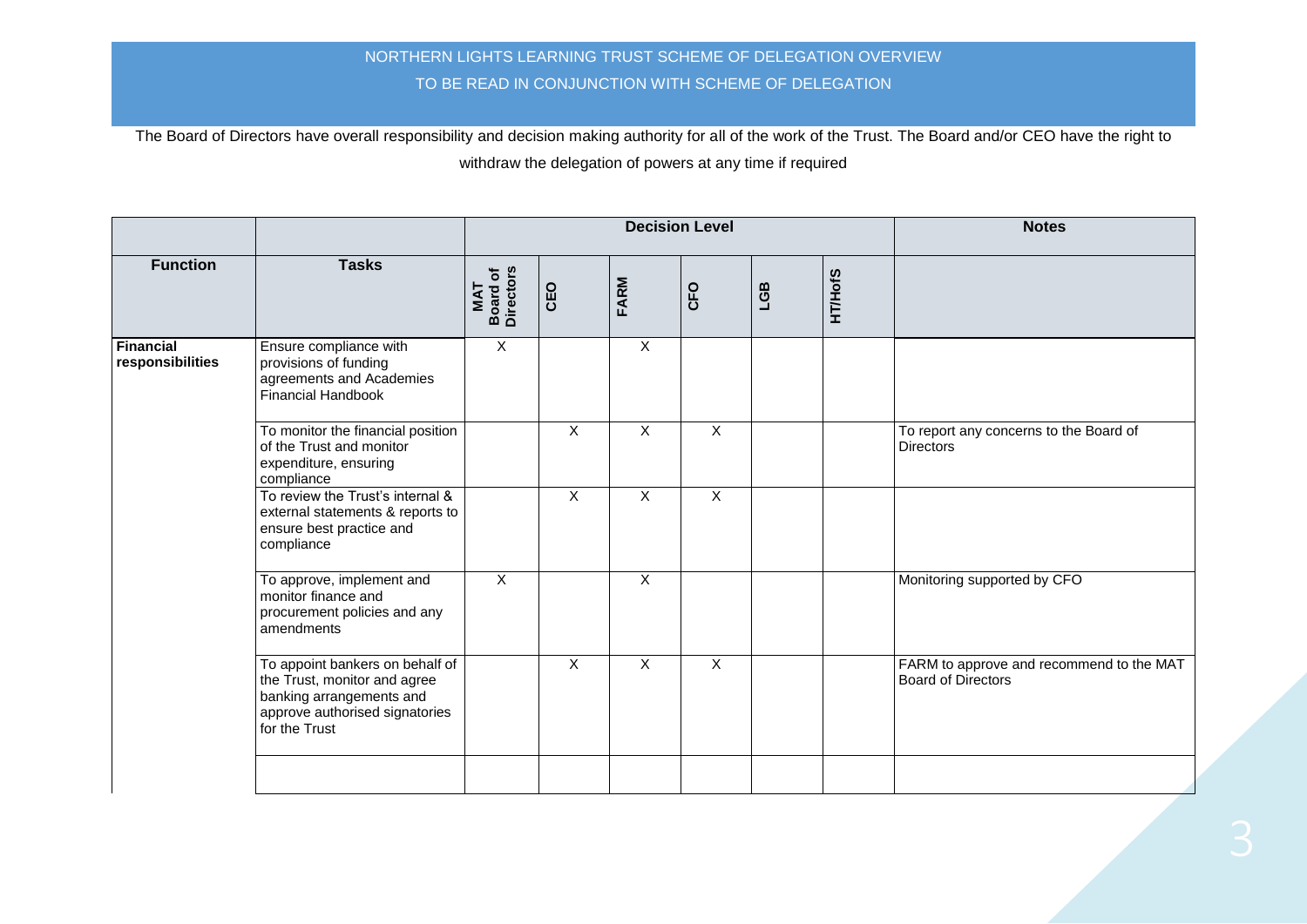|                                                   |                                                                                     |                                     |     |                         | <b>Decision Level</b> | <b>Notes</b> |                |                                                                                 |
|---------------------------------------------------|-------------------------------------------------------------------------------------|-------------------------------------|-----|-------------------------|-----------------------|--------------|----------------|---------------------------------------------------------------------------------|
| <b>Function</b>                                   | <b>Tasks</b>                                                                        | <b>Board of</b><br>Directors<br>MAT | CEO | FARM                    | CFO                   | LGB          | <b>HT/HofS</b> |                                                                                 |
| <b>Financial</b><br>responsibilities<br>continued | To ensure appropriate insurance<br>arrangements for all schools<br>within the Trust |                                     |     |                         | $\overline{X}$        |              |                |                                                                                 |
|                                                   | To monitor and review the<br>effectiveness<br>of<br>insurance<br>arrangements       |                                     |     | $\mathsf{X}$            |                       |              |                | Any changes in insurance arrangements to be<br>reported to the full Trust board |
|                                                   | To appoint the accounting officer<br>for the Trust                                  | $\overline{\mathbf{X}}$             |     |                         |                       |              |                |                                                                                 |
|                                                   | To approve the annual MAT<br>business plan each financial<br>year                   | $\overline{\mathbf{x}}$             |     |                         |                       |              |                | To be produced by CFO in discussion with<br>CEO and Headteachers                |
|                                                   | To monitor level of reserves at<br><b>Trust level</b>                               |                                     |     | $\overline{\mathbf{x}}$ |                       |              |                |                                                                                 |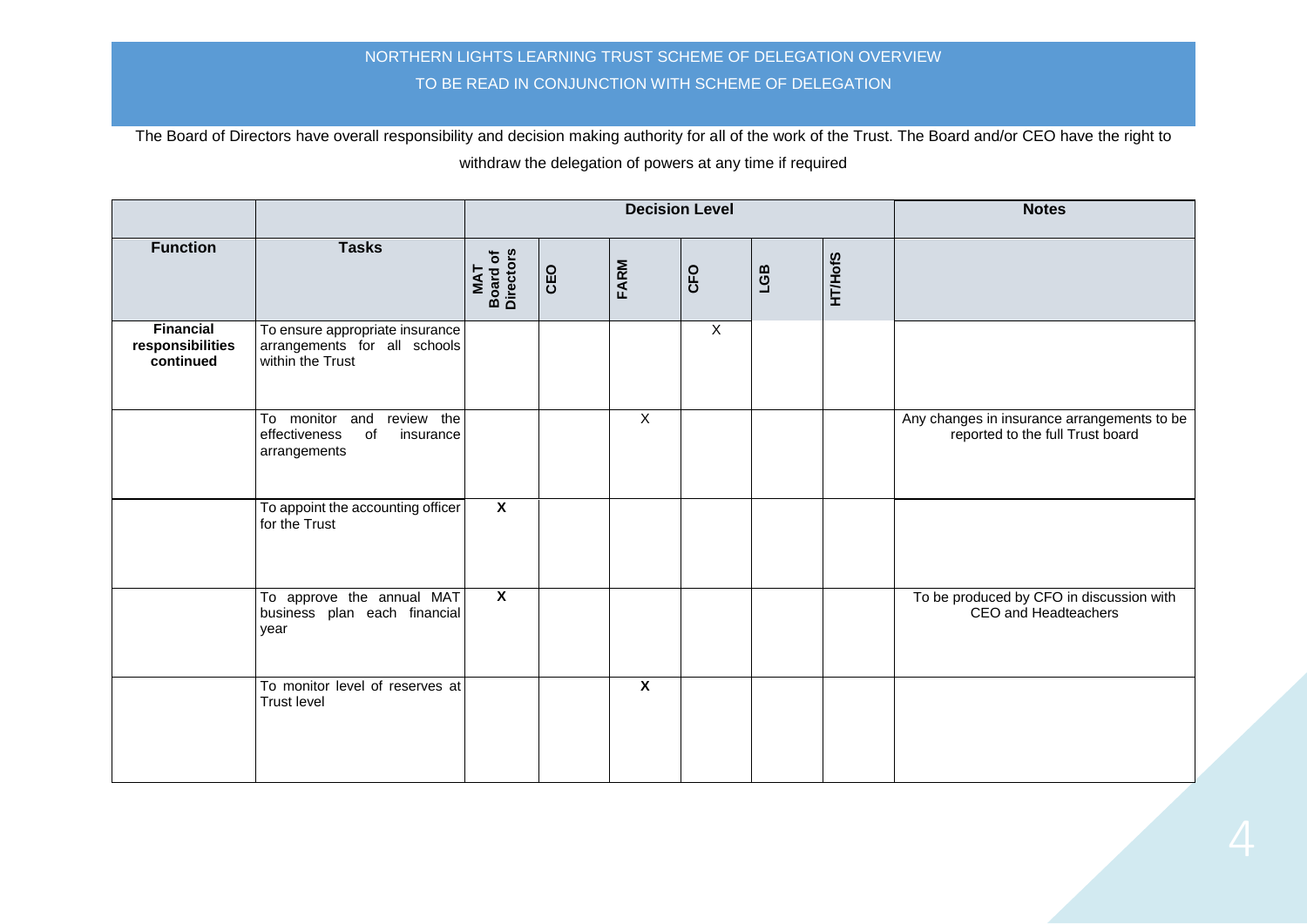|                                                   |                                                                                                                                                                  |                                            |         |                | <b>Decision Level</b> | <b>Notes</b>   |                |                                             |
|---------------------------------------------------|------------------------------------------------------------------------------------------------------------------------------------------------------------------|--------------------------------------------|---------|----------------|-----------------------|----------------|----------------|---------------------------------------------|
| <b>Function</b>                                   | <b>Tasks</b>                                                                                                                                                     | <b>Board of</b><br>Directors<br><b>TAN</b> | CEO     | FARM           | CFO                   | EST            | <b>HT/HofS</b> |                                             |
| <b>Financial</b><br>responsibilities<br>continued | To monitor level of reserves at<br>school level                                                                                                                  |                                            |         |                |                       | $\sf X$        |                |                                             |
|                                                   | To appoint internal and external<br>auditors to ensure compliance                                                                                                | $\mathsf{X}$                               |         |                |                       |                |                |                                             |
|                                                   | consider<br>To<br>the<br>budget<br>allocation from the ESFA and<br>prepare a budget that meets the<br>needs of the Central Trust                                 |                                            | $\sf X$ |                | $\pmb{\times}$        |                |                |                                             |
|                                                   | To approve the annual budget of<br>the Trust and each school in line<br>with ESFA deadlines                                                                      | $\overline{X}$                             |         | $\overline{X}$ |                       |                |                |                                             |
|                                                   | $\overline{\mathsf{T}}$ o<br>consider<br>the<br>budget<br>allocation from the Trust. To<br>agree and recommend a budget<br>that meets the needs of the<br>school |                                            |         |                |                       | $\overline{X}$ | $\overline{X}$ | With support from the Chief Finance Officer |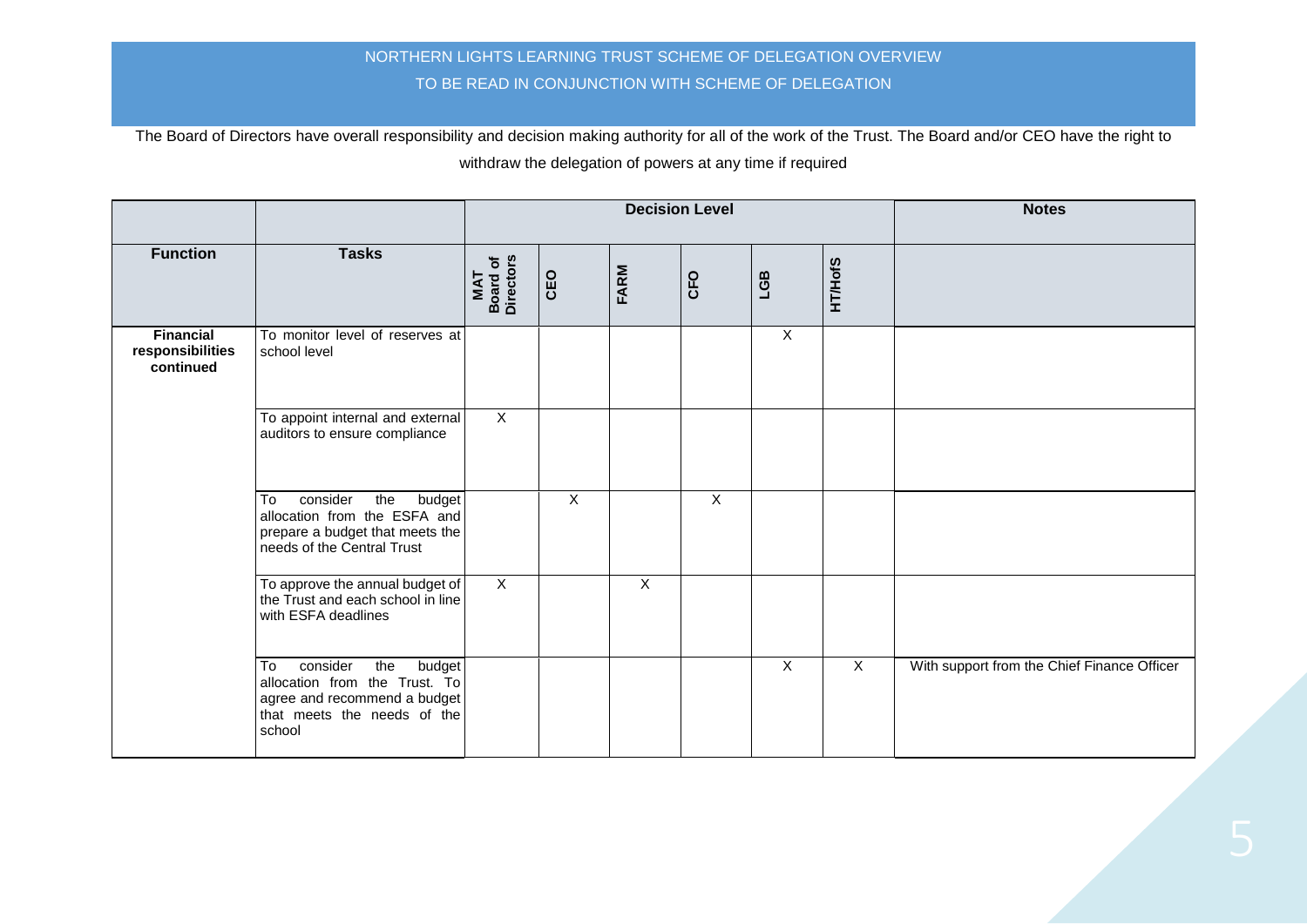|                                                   |                                                                                                                                                   |                                     |                | <b>Decision Level</b> |                           | <b>Notes</b> |                |  |
|---------------------------------------------------|---------------------------------------------------------------------------------------------------------------------------------------------------|-------------------------------------|----------------|-----------------------|---------------------------|--------------|----------------|--|
| <b>Function</b>                                   | <b>Tasks</b>                                                                                                                                      | <b>Board of</b><br>Directors<br>MAT | CEO            | FARM                  | CFO                       | LGB          | <b>HT/HofS</b> |  |
| <b>Financial</b><br>responsibilities<br>continued | To agree and annually review<br>the percentage of funding each<br>school receives after the<br>funding for core central services<br>is identified | $\overline{X}$                      |                |                       |                           |              |                |  |
|                                                   | To plan, manage & monitor<br>monthly expenditure and<br>financial reports, and identify<br>actual or potential items of<br>budget over/underspend |                                     | $\overline{X}$ | $\mathsf{X}$          | $\overline{X}$            |              |                |  |
|                                                   | To approve any amount to be<br>transferred between budget<br>headings and/or likely budget<br>overspends                                          |                                     |                | X                     | $\overline{X}$            |              |                |  |
|                                                   | To identify, manage and monitor<br>procured services and ensure<br>value for money                                                                |                                     |                | $\mathsf{X}$          | $\boldsymbol{\mathsf{X}}$ |              |                |  |
|                                                   | To consider all relevant reports<br>by the CFO, auditors and ESFA<br>management letters                                                           | $\overline{X}$                      | $\overline{X}$ | $\overline{X}$        | $\overline{X}$            |              |                |  |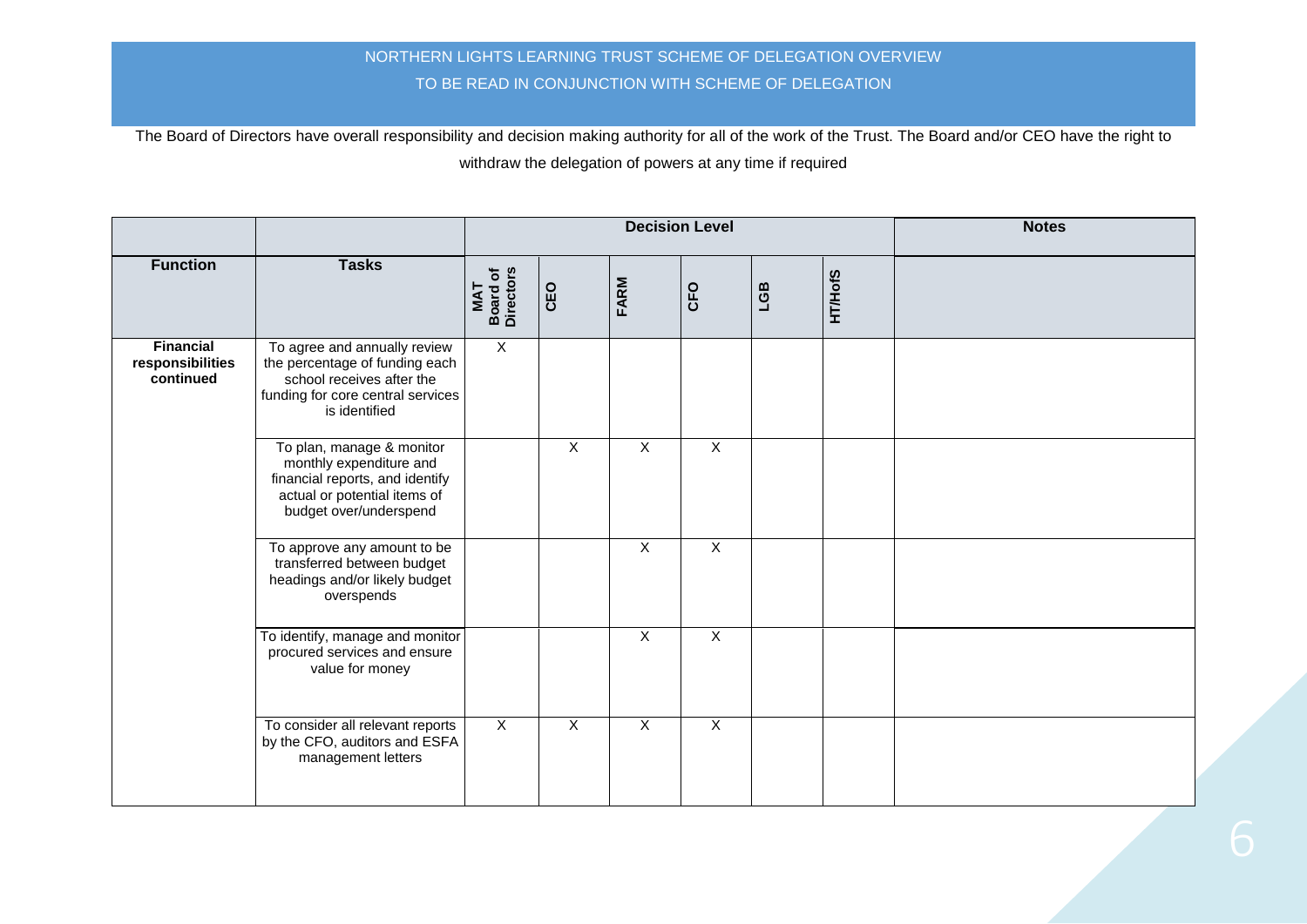|                               |                                                                                                                              |                                      |                |                | <b>Decision Level</b> |     |                | <b>Notes</b>                                                                                                           |
|-------------------------------|------------------------------------------------------------------------------------------------------------------------------|--------------------------------------|----------------|----------------|-----------------------|-----|----------------|------------------------------------------------------------------------------------------------------------------------|
| <b>Function</b>               | <b>Tasks</b>                                                                                                                 | <b>Board of<br/>Directors</b><br>TAN | <b>CEO</b>     | FARM           | CFO                   | LGB | <b>HT/HofS</b> |                                                                                                                        |
| Financial<br>responsibilities | To prepare the monthly<br>management accounts                                                                                |                                      |                |                | $\mathsf{X}$          |     |                |                                                                                                                        |
|                               | To review, challenge and<br>approve the monthly<br>management accounts                                                       | $\overline{X}$                       | $\overline{X}$ | $\overline{X}$ |                       |     |                | Chair of Board of Directors and Chair of FARM<br>Committee receive monthly for review and<br>challenge. CEO to approve |
|                               | To establish financial decision<br>levels and limits                                                                         | $\overline{X}$                       |                |                |                       |     |                |                                                                                                                        |
|                               | To establish, approve & monitor<br>a procedure to deal with any<br>conflicts of interest and<br>connected party transactions | $\overline{X}$                       |                |                |                       |     |                |                                                                                                                        |
|                               | To enter into additional<br>contracts which exceed the<br>agreed annual budget allocation                                    | $\mathsf{X}$                         |                |                |                       |     |                |                                                                                                                        |
|                               | To approve payments within<br>agreed financial limits                                                                        | $\overline{X}$                       | $\overline{X}$ | $\overline{X}$ | $\overline{X}$        |     |                |                                                                                                                        |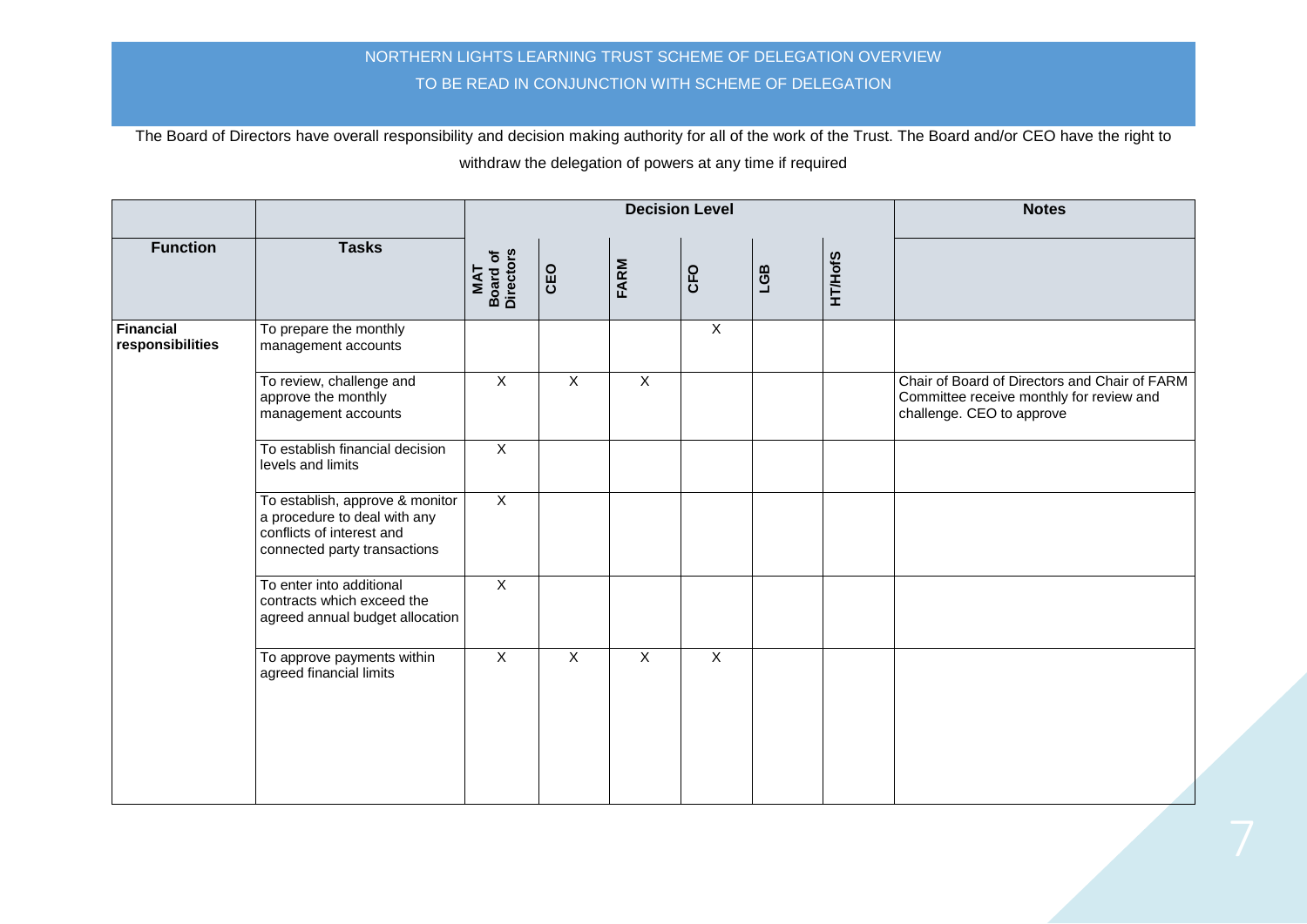|                                                   |                                                                                                                                                |                                     |     | <b>Decision Level</b> |                | <b>Notes</b>   |                |  |
|---------------------------------------------------|------------------------------------------------------------------------------------------------------------------------------------------------|-------------------------------------|-----|-----------------------|----------------|----------------|----------------|--|
| <b>Function</b>                                   | <b>Tasks</b>                                                                                                                                   | <b>Board of</b><br>Directors<br>MAT | CEO | FARM                  | CFO            | LGB            | <b>HT/HofS</b> |  |
| <b>Financial</b><br>responsibilities<br>continued | To collect income due to the<br>Trust                                                                                                          |                                     |     |                       | $\overline{X}$ |                |                |  |
|                                                   | To ensure the appropriate and<br>effective use of Pupil Premium,<br>Sports Premium, SEND funding<br>and other school specific grant<br>funding |                                     |     |                       |                | $\overline{X}$ | $\overline{X}$ |  |
|                                                   | To establish a charging and<br>remissions policy for the Trust                                                                                 |                                     |     |                       | $\overline{X}$ |                |                |  |
|                                                   | To approve the charging &<br>remissions policy for the Trust                                                                                   |                                     |     | $\overline{X}$        |                |                |                |  |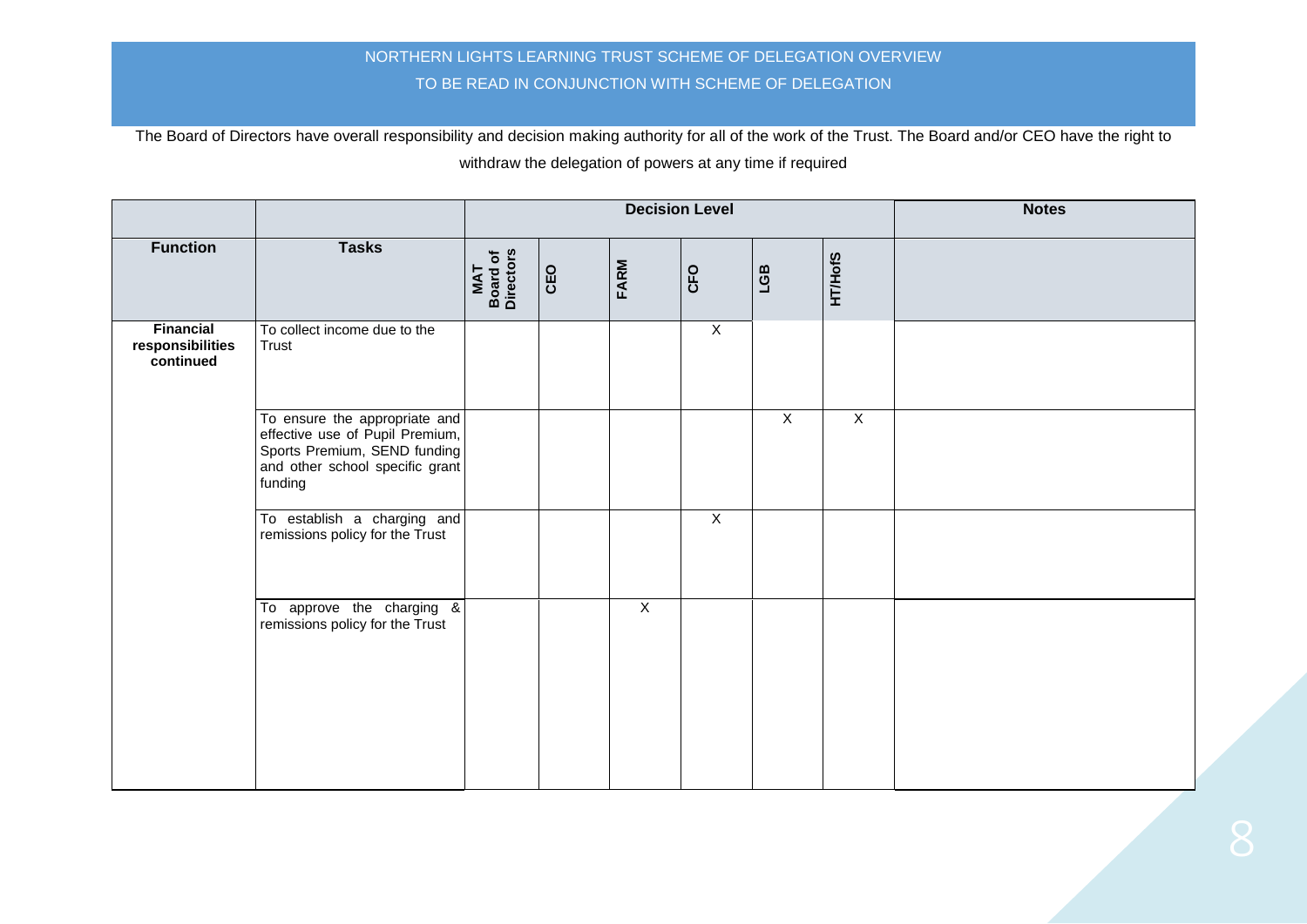|                                                   |                                                                                                                                     |                                     |     |                | <b>Decision Level</b> | <b>Notes</b>   |                |                                                                               |
|---------------------------------------------------|-------------------------------------------------------------------------------------------------------------------------------------|-------------------------------------|-----|----------------|-----------------------|----------------|----------------|-------------------------------------------------------------------------------|
| <b>Function</b>                                   | <b>Tasks</b>                                                                                                                        | <b>Board of</b><br>Directors<br>MAT | CEO | FARM           | CFO                   | LGB            | <b>HT/HofS</b> |                                                                               |
| <b>Financial</b><br>responsibilities<br>continued | To review the performance of<br>external providers including<br>SLAs                                                                |                                     |     | X              | $\mathsf{X}$          |                |                |                                                                               |
|                                                   | Maintain a register of business<br>interests for members,<br>Directors, governors and senior<br>staff with financial responsibility | $\mathsf{X}$                        |     |                | $\mathsf{X}$          |                |                |                                                                               |
|                                                   | To consider and approve<br>procurement proposals                                                                                    |                                     |     | $\mathsf{X}$   |                       |                |                | See breakdown in delegated duties section of<br>scheme of delegation overview |
|                                                   | To approve the financial<br>software for use in the Trust                                                                           |                                     |     | $\overline{X}$ |                       |                |                |                                                                               |
|                                                   | To prepare and review a school<br>level risk register that reflects<br>individual school circumstances                              |                                     |     |                |                       | $\overline{X}$ | $\overline{X}$ |                                                                               |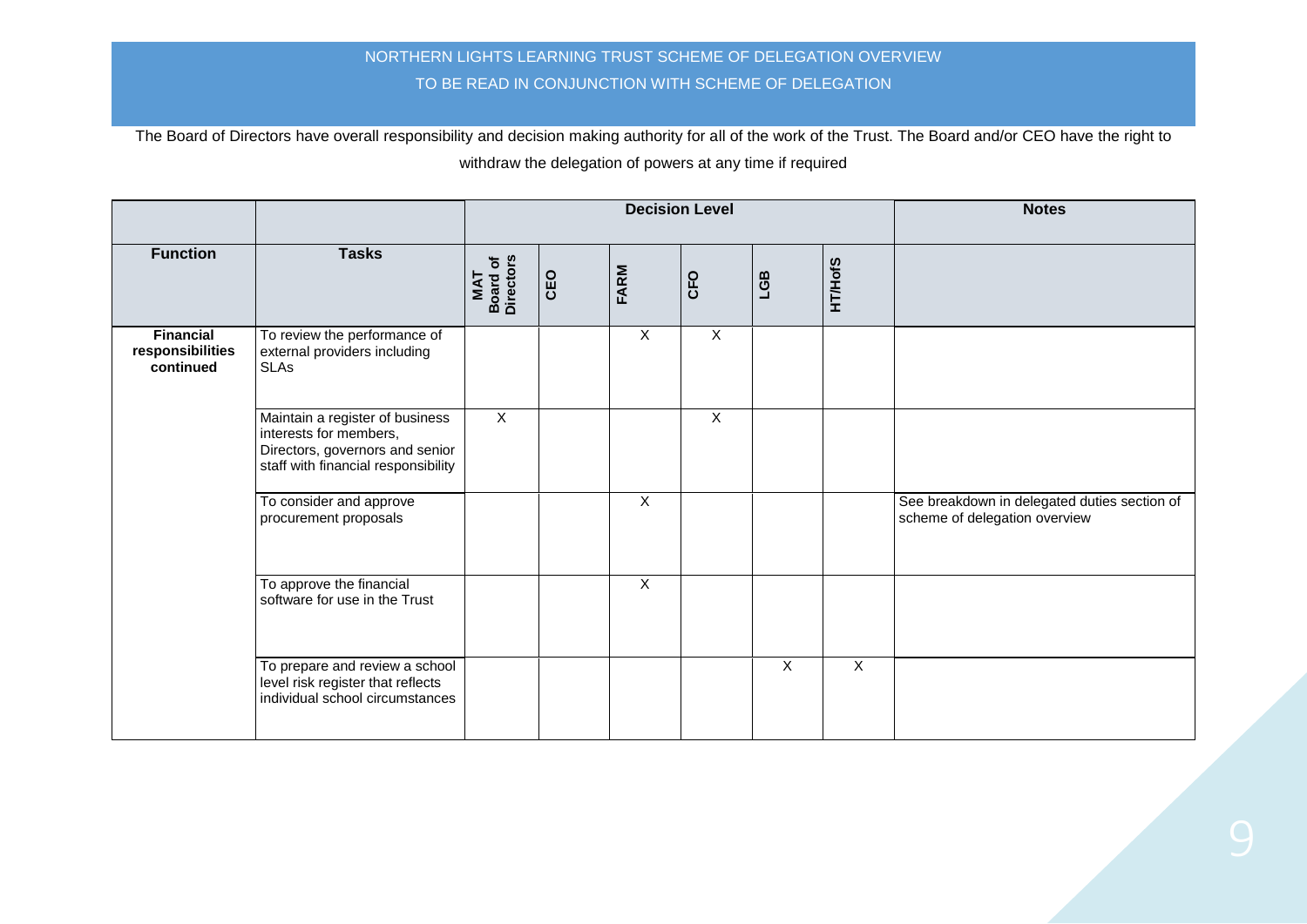|                                                   |                                                                                                                            |                                      |                |                | <b>Decision Level</b> | <b>Notes</b>   |                |  |
|---------------------------------------------------|----------------------------------------------------------------------------------------------------------------------------|--------------------------------------|----------------|----------------|-----------------------|----------------|----------------|--|
| <b>Function</b>                                   | <b>Tasks</b>                                                                                                               | <b>Board of<br/>Directors</b><br>MAT | CEO            | FARM           | CFO                   | LGB            | <b>HT/HofS</b> |  |
| <b>Financial</b><br>responsibilities<br>continued | To approve a school level risk<br>register that reflects individual<br>school circumstances                                |                                      |                |                |                       | $\overline{X}$ |                |  |
|                                                   | To prepare and manage the<br>Trust risk register                                                                           |                                      | $\overline{X}$ |                | $\overline{X}$        |                |                |  |
|                                                   | To approve the Trust risk<br>register                                                                                      | $\overline{X}$                       |                |                |                       |                |                |  |
|                                                   | To review and approve the<br>governance report for inclusion<br>in the annual accounts                                     | $\overline{X}$                       |                |                |                       |                |                |  |
|                                                   | To receive reports from external<br>bodies such as the ESFA and<br>National Audit Office and<br>consider any issues raised | $\overline{X}$                       |                |                |                       |                |                |  |
|                                                   | To review staff employer-related<br>pension arrangements and<br>actuarial valuation reports                                | $\overline{X}$                       |                | $\overline{X}$ |                       |                |                |  |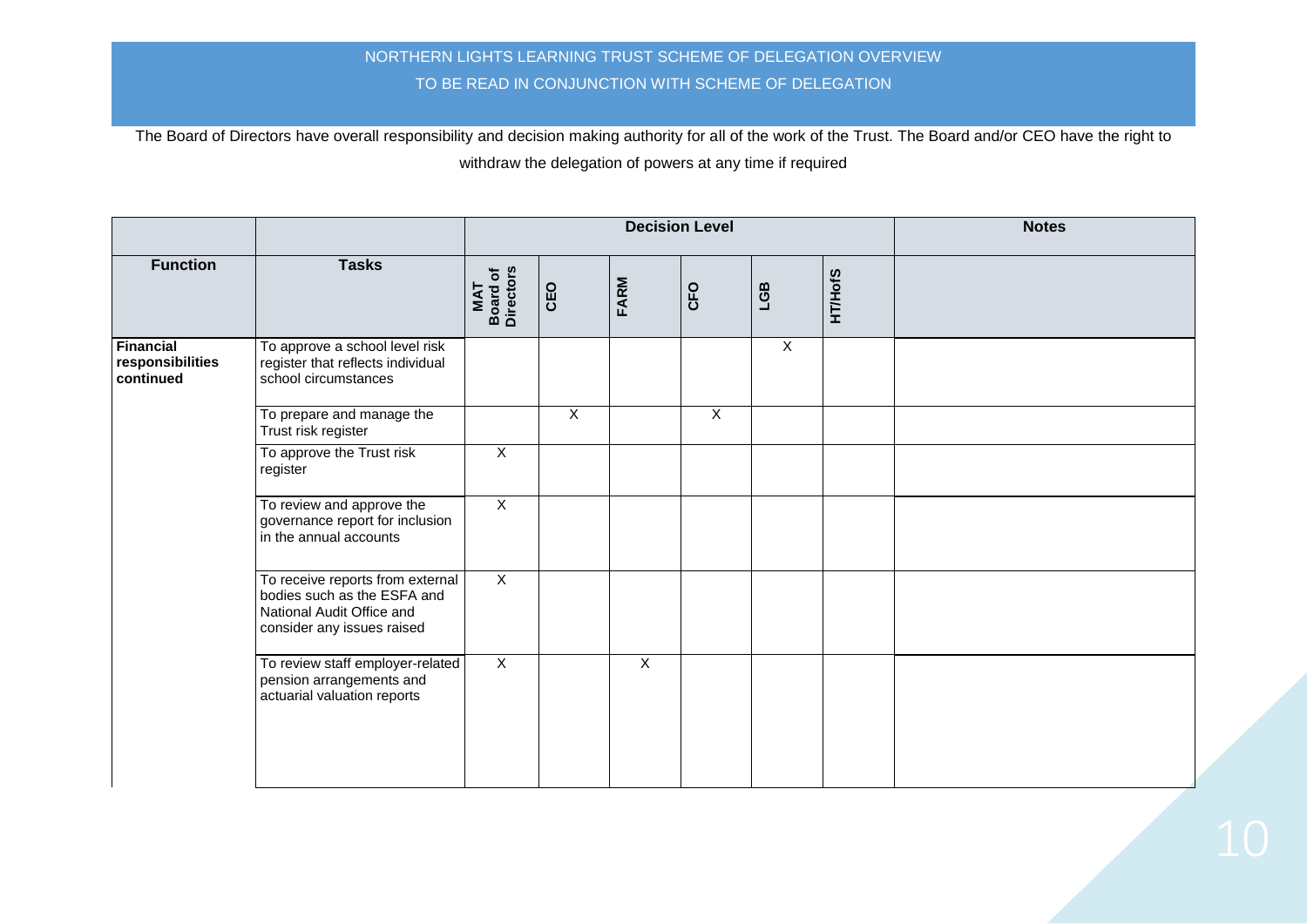|                                                   |                                                                                                                                                                |                                            |                           |                         | <b>Decision Level</b>   | <b>Notes</b> |                |                                                          |
|---------------------------------------------------|----------------------------------------------------------------------------------------------------------------------------------------------------------------|--------------------------------------------|---------------------------|-------------------------|-------------------------|--------------|----------------|----------------------------------------------------------|
| <b>Function</b>                                   | <b>Tasks</b>                                                                                                                                                   | <b>Board of</b><br>Directors<br><b>NAT</b> | CEO                       | FARM                    | CFO                     | LGB          | <b>HT/HofS</b> |                                                          |
| <b>Financial</b><br>responsibilities<br>continued | To annually review the central<br>Trust staffing structure ensuring<br>affordability, capacity, growth,<br>impact on schools and value for<br>money            | $\overline{X}$                             |                           | $\mathsf{X}$            |                         |              |                |                                                          |
|                                                   | To prepare accounts for the<br>Trust                                                                                                                           |                                            | $\overline{X}$            | $\overline{X}$          | $\overline{X}$          |              |                |                                                          |
|                                                   | To consider any additional<br>services delivered<br>by the<br>external auditor and ensure<br>appropriate independence is<br>maintained                         |                                            |                           | $\overline{\mathsf{x}}$ |                         |              |                | With support from the CFO, where appropriate             |
|                                                   | To review the external auditor's<br>annual planning document and<br>approve the planned audit for<br>each school                                               |                                            | $\boldsymbol{\mathsf{X}}$ | $\mathsf{X}$            | X                       | $\sf X$      | $\mathsf{X}$   | <b>LGB via Finance and General Purposes</b><br>Committee |
|                                                   | To take responsibility for the<br>oversight of the Trust anti-<br>corruption policy and risk assess<br>bribery/corruption risks across<br>operating procedures |                                            |                           |                         | $\overline{\mathbf{x}}$ |              |                |                                                          |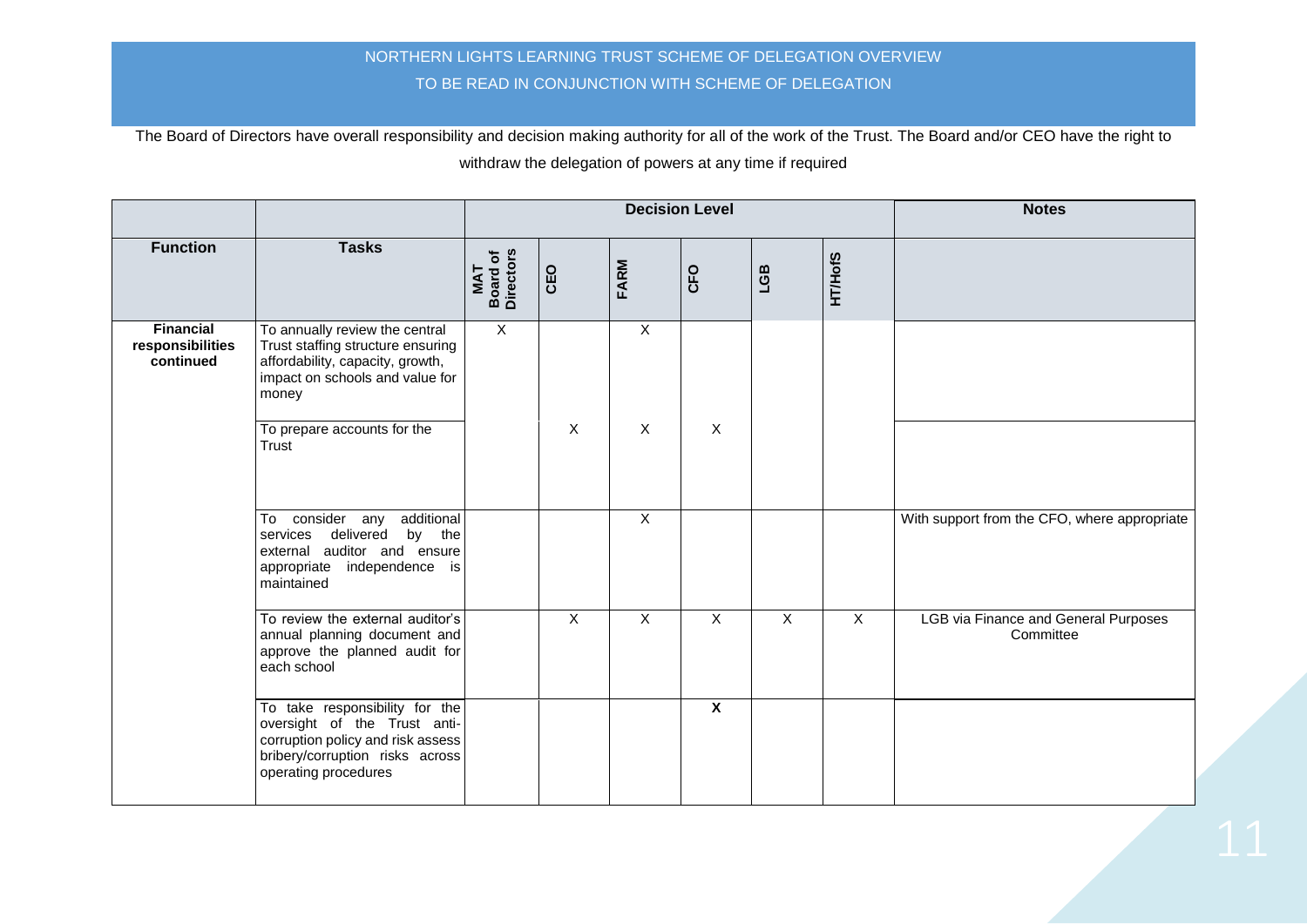| <b>Function</b>                                   | <b>Tasks</b>                                                                                                                                        | Board of<br>Directors<br>MAT | CEO                     | FARM | CFO                     | LGB                       | <b>HT/HofS</b>            |  |
|---------------------------------------------------|-----------------------------------------------------------------------------------------------------------------------------------------------------|------------------------------|-------------------------|------|-------------------------|---------------------------|---------------------------|--|
| <b>Financial</b><br>responsibilities<br>continued | To implement and strictly<br>enforce the Trust's<br>anti-<br>corruption policy                                                                      |                              |                         |      |                         | $\boldsymbol{\mathsf{X}}$ | $\boldsymbol{\mathsf{X}}$ |  |
|                                                   | To annually provide advice,<br>support and training including<br>advising on financial/business<br>links with parents                               |                              |                         |      | $\overline{\mathbf{x}}$ |                           |                           |  |
|                                                   | To update all associated Trust<br>policies                                                                                                          |                              | $\overline{\mathbf{x}}$ |      | $\overline{\mathbf{x}}$ |                           |                           |  |
|                                                   | To maintain a register of gifts<br>and donations received above<br>the agreed threshold and ensure<br>no gifts are provided for public<br>officials |                              |                         |      | $\overline{\mathbf{x}}$ |                           |                           |  |
|                                                   | To carry out due diligence on<br>potential business partners prior<br>to the Trust entering business<br>relationships                               |                              |                         |      | $\overline{\mathbf{x}}$ |                           |                           |  |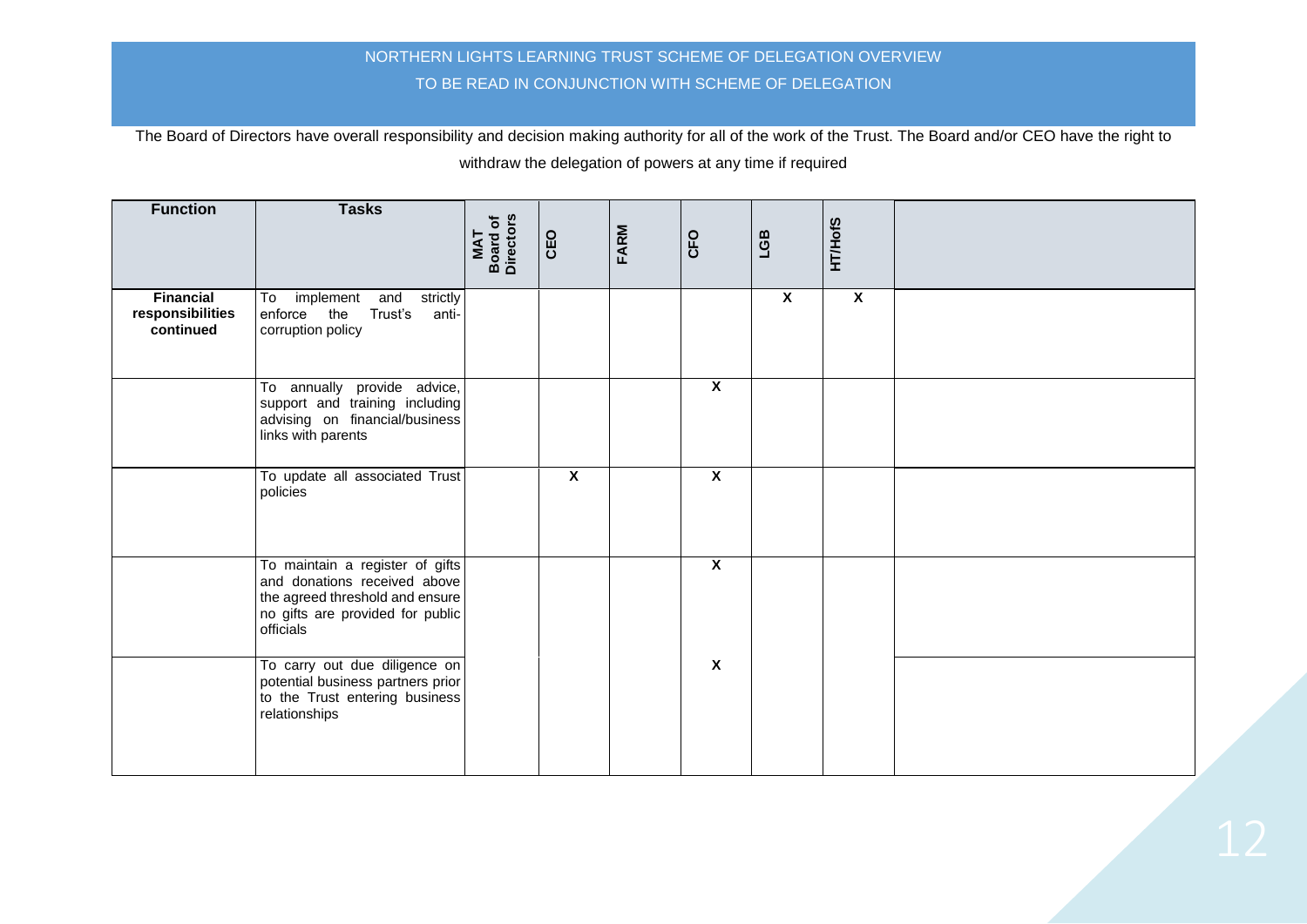| <b>Function</b>                                   | <b>Tasks</b>                                                                                                                                              | MAT<br>Board of<br>Directors | CEO                     | FARM                      | CFO                       | LGB                       | <b>HT/HofS</b>            |  |
|---------------------------------------------------|-----------------------------------------------------------------------------------------------------------------------------------------------------------|------------------------------|-------------------------|---------------------------|---------------------------|---------------------------|---------------------------|--|
| <b>Financial</b><br>responsibilities<br>continued | To actively support leadership<br>and<br>governance<br>in<br>communicating zero tolerance of<br>bribery and/or corruption                                 | $\boldsymbol{\mathsf{x}}$    | $\mathbf{x}$            | $\boldsymbol{\mathsf{x}}$ | $\boldsymbol{\mathsf{X}}$ | $\boldsymbol{\mathsf{X}}$ | $\boldsymbol{\mathsf{X}}$ |  |
|                                                   | To review regularly how we work<br>to ensure clarity of roles and<br>responsibilities in relation to<br>fraud                                             |                              |                         |                           | $\overline{\mathbf{X}}$   |                           |                           |  |
|                                                   | To encourage and enable all<br>staff to raise serious concerns                                                                                            | $\overline{\mathbf{X}}$      | $\overline{\mathbf{x}}$ | $\overline{\mathbf{x}}$   | $\overline{\mathbf{X}}$   | $\overline{\mathbf{x}}$   | $\overline{\mathbf{x}}$   |  |
|                                                   | To report regularly to the CEO $\&$<br>Headteachers on the efficacy of<br>individual<br>academy<br>arrangements and to the MAT<br>Board at least annually |                              |                         |                           | $\overline{\mathbf{x}}$   |                           |                           |  |
|                                                   |                                                                                                                                                           |                              |                         |                           |                           |                           |                           |  |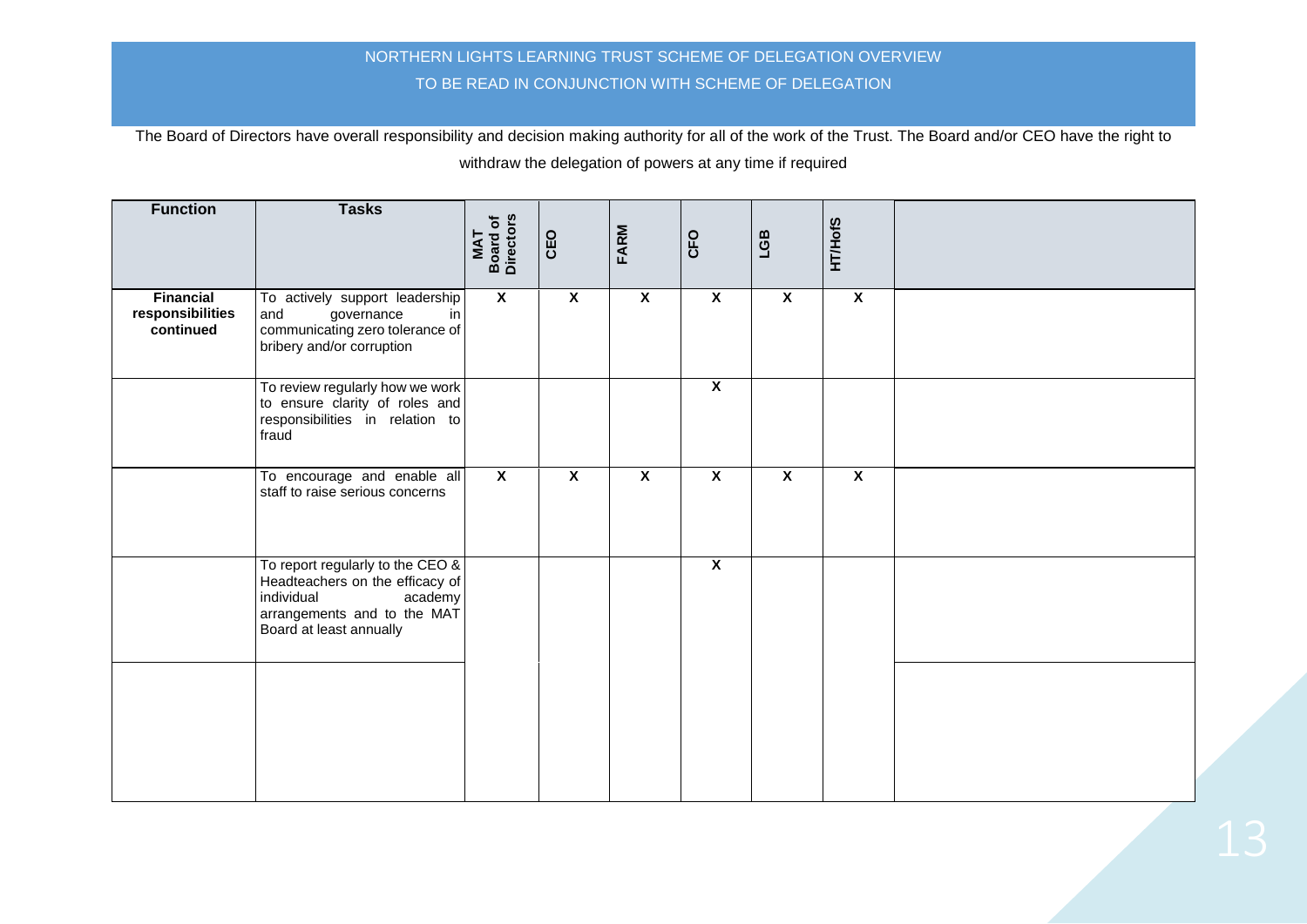|                 |                                                        | <b>Decision Level</b>                      |              |      |     |              |                | <b>Notes</b>                                                                                                                 |
|-----------------|--------------------------------------------------------|--------------------------------------------|--------------|------|-----|--------------|----------------|------------------------------------------------------------------------------------------------------------------------------|
| <b>Function</b> | <b>Tasks</b>                                           | <b>Board of</b><br>Directors<br><b>TAN</b> | CEO          | FARM | CFO | LGB          | <b>HT/HofS</b> |                                                                                                                              |
|                 | HR responsibilities   Appointment of a CEO             | $\mathsf X$                                |              |      |     |              |                |                                                                                                                              |
|                 | Appointment of a Headteacher<br>or Head of school      | $\times$                                   | $\sf X$      |      |     | $\times$     |                | Selection panel to include Chair of LGB, CEO<br>& MAT Board representation. Recommend to<br>MAT board for approval           |
|                 | Appointment of Deputy Head or<br><b>Assistant Head</b> |                                            | $\mathsf{X}$ |      |     | $\sf X$      | $\mathsf{X}$   | Selection panel to include CEO (or Board rep<br>in their absence), HT, Chair of LGB.<br>Recommend to MAT board for approval. |
|                 | Appointment of teachers                                |                                            |              |      |     | $\mathsf{X}$ | $\times$       | LGB representation where possible, in addition<br>to the HT/staff Governor                                                   |
|                 | Appointment of non-teaching<br>staff                   |                                            |              |      |     |              | $\overline{X}$ |                                                                                                                              |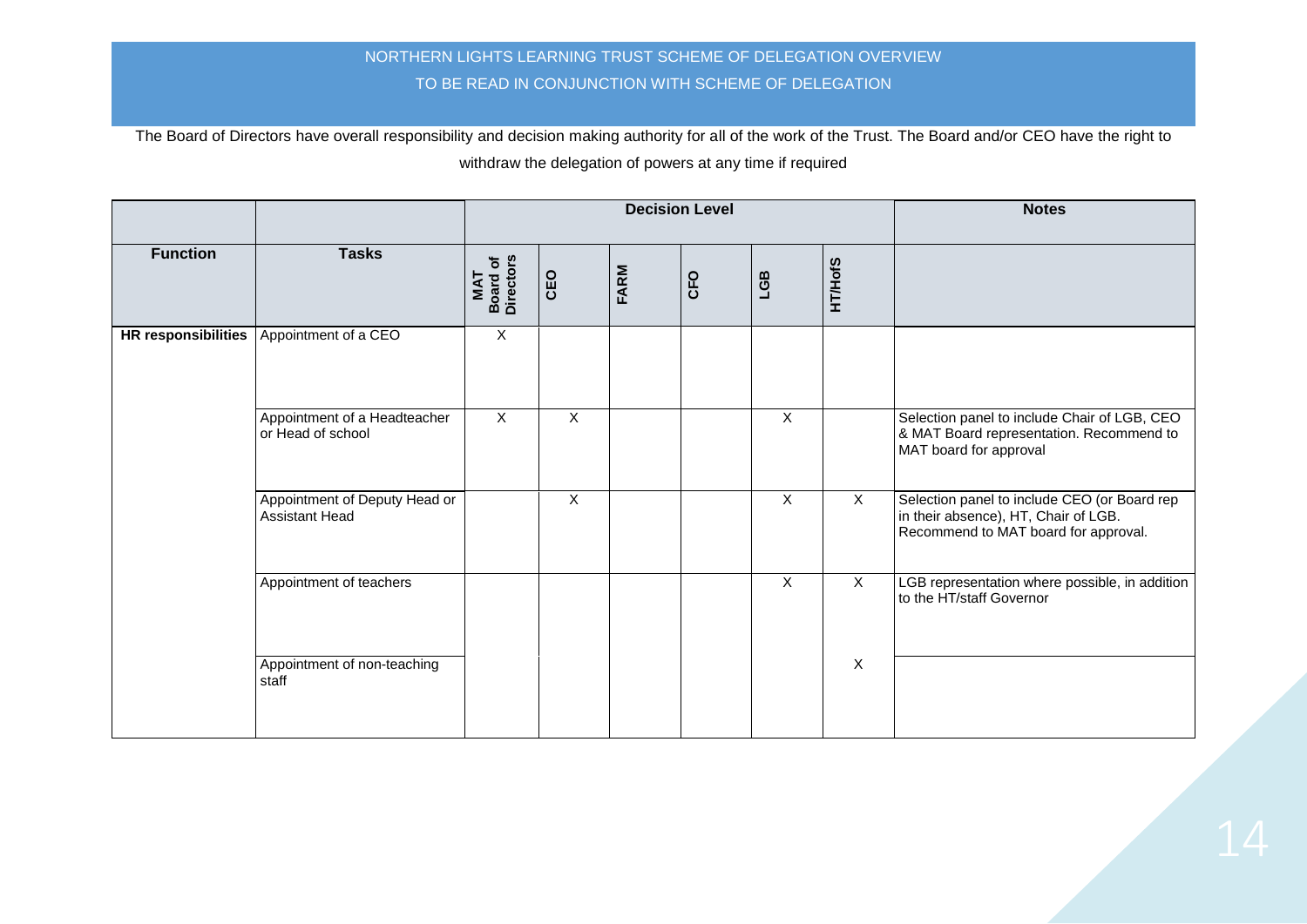|                 |                                                                                    |                                     |                |                | <b>Decision Level</b> |              |                | <b>Notes</b>                                                                                                     |
|-----------------|------------------------------------------------------------------------------------|-------------------------------------|----------------|----------------|-----------------------|--------------|----------------|------------------------------------------------------------------------------------------------------------------|
| <b>Function</b> | <b>Tasks</b>                                                                       | <b>Board of</b><br>Directors<br>MAT | CEO            | <b>FARM</b>    | CFO                   | LGB          | <b>HT/HofS</b> |                                                                                                                  |
| continued       | HR responsibilities   To agree a pay policy                                        | $\overline{X}$                      |                |                |                       |              |                |                                                                                                                  |
|                 | To agree pay discretions for<br>Trust staff                                        |                                     |                | $\overline{X}$ |                       |              |                |                                                                                                                  |
|                 | To ensure appraisal and pay<br>review for CEO & CFO                                | $\overline{X}$                      |                |                |                       |              |                | Decisions made with recommendations from<br>external advice for CEO appraisal and CEO<br>recommendations for CFO |
|                 | Performance management for<br>Headteachers                                         | $\sf X$                             | $\overline{X}$ |                |                       |              |                | MAT Board to approve CEO recommendations                                                                         |
|                 | To ensure performance<br>management policy is in place                             | $\overline{X}$                      | $\overline{X}$ |                |                       |              | $\mathsf{X}$   |                                                                                                                  |
|                 | To ensure performance<br>management is carried out in<br>line with policy          |                                     | $\sf X$        |                |                       | $\mathsf{X}$ | $\mathsf{X}$   |                                                                                                                  |
|                 | To produce annual staffing<br>structure of school illustrating<br>staff deployment |                                     |                |                |                       |              | $\overline{X}$ |                                                                                                                  |
|                 |                                                                                    |                                     |                |                |                       |              |                |                                                                                                                  |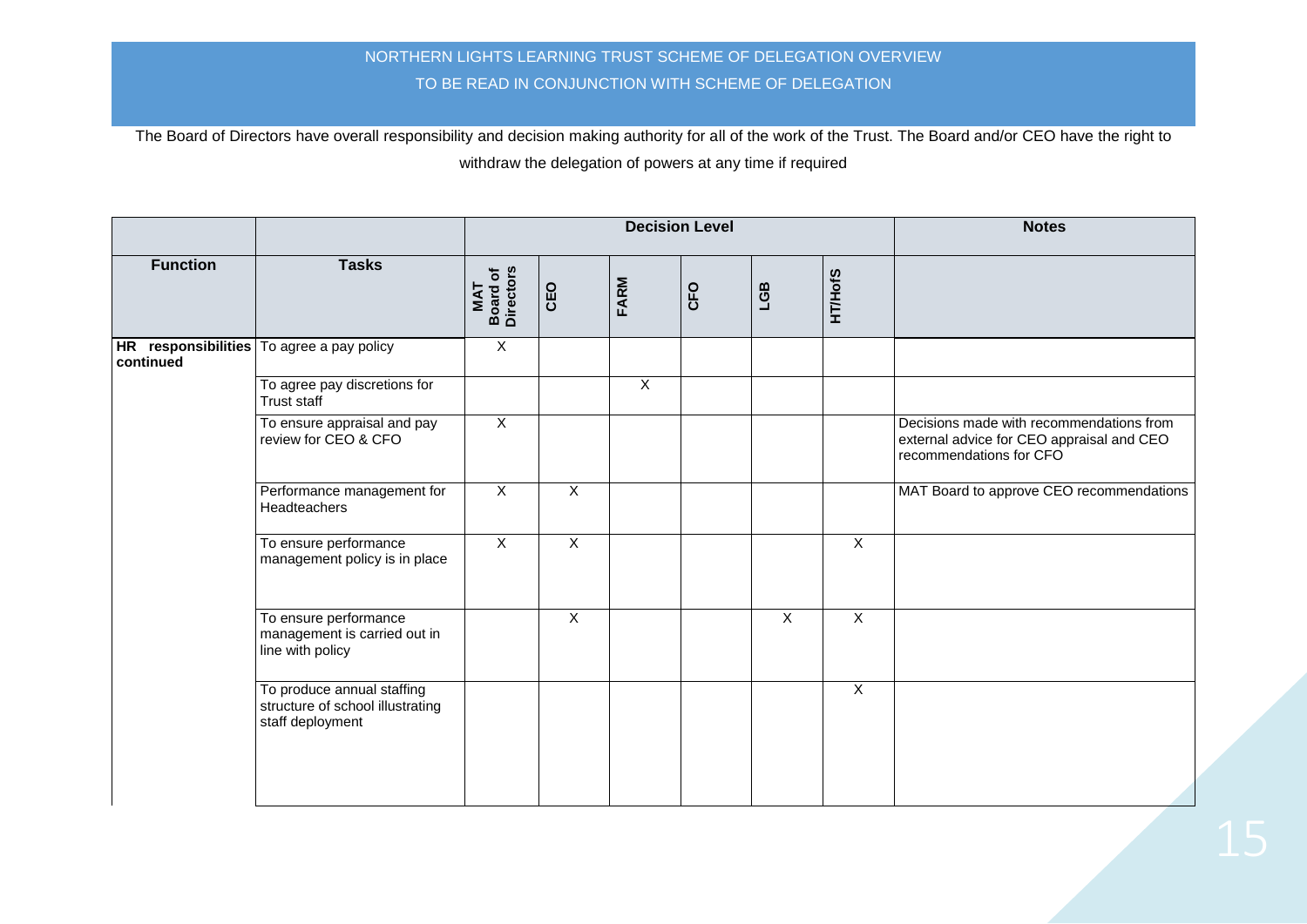|                 |                                                                                                                 |                              |                         |             | <b>Decision Level</b>   | <b>Notes</b> |                |                                                                                                                             |
|-----------------|-----------------------------------------------------------------------------------------------------------------|------------------------------|-------------------------|-------------|-------------------------|--------------|----------------|-----------------------------------------------------------------------------------------------------------------------------|
| <b>Function</b> | <b>Tasks</b>                                                                                                    | Board of<br>Directors<br>MAT | CEO                     | <b>FARM</b> | CFO                     | LGB          | <b>HT/HofS</b> |                                                                                                                             |
|                 | To approve annual staffing<br>structure of schools                                                              |                              | $\mathsf{X}$            |             |                         |              |                | In association with CFO                                                                                                     |
|                 | To approve in year changes to<br>school staffing structures,<br>ensuring affordability and value<br>for money   |                              | $\overline{X}$          |             | $\overline{X}$          |              | $\mathsf{X}$   | Proposals made by HT with approval and sign<br>off by CEO and CFO. CEO and CFO approval<br>required before HTs can proceed. |
|                 | To review the staffing structure<br>of the Central trust team,<br>ensuring affordability and value<br>for money |                              | $\overline{\mathbf{x}}$ |             |                         |              |                |                                                                                                                             |
|                 | Appointment of Chief Finance<br>Officer (CFO)                                                                   | $\overline{\mathbf{x}}$      | X                       |             |                         |              |                |                                                                                                                             |
|                 | Appointment of Trust Finance<br>Assistant and other central<br>service roles                                    |                              | $\overline{\mathbf{x}}$ |             | $\overline{\mathbf{x}}$ |              |                |                                                                                                                             |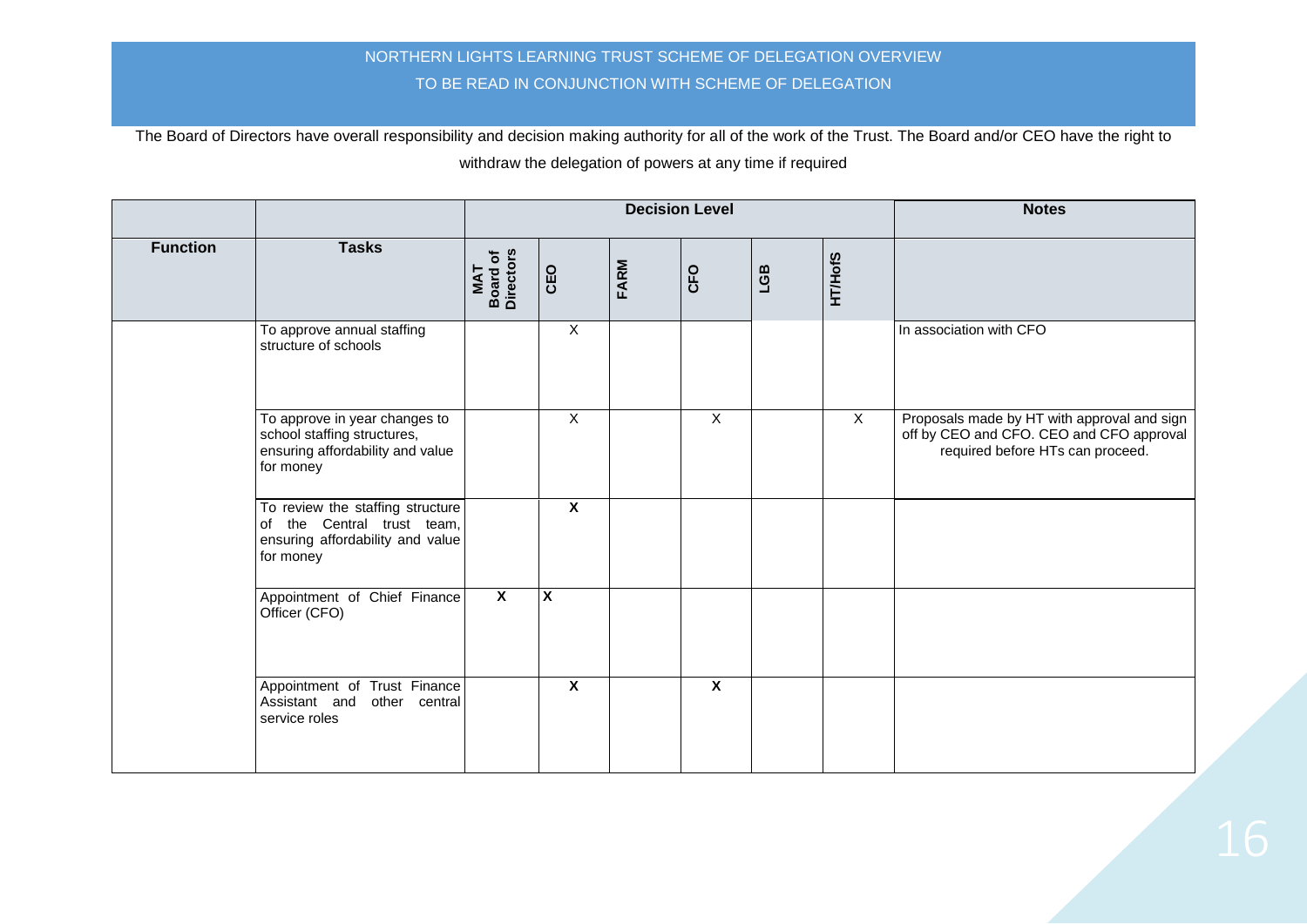|                 |                                                                              |                              |                |      | <b>Decision Level</b> | <b>Notes</b> |                |  |
|-----------------|------------------------------------------------------------------------------|------------------------------|----------------|------|-----------------------|--------------|----------------|--|
| <b>Function</b> | <b>Tasks</b>                                                                 | MAT<br>Board of<br>Directors | CEO            | FARM | CFO                   | LGB          | <b>HT/HofS</b> |  |
| continued       | HR responsibilities   Establishing disciplinary and<br>capability procedures | $\mathsf X$                  |                |      |                       |              |                |  |
|                 | Dismissal of CEO, CFO, HTs<br>and Head of Schools                            | $\overline{X}$               |                |      |                       |              |                |  |
|                 | Suspension/ending suspension<br>of CEO                                       | $\mathsf{X}$                 |                |      |                       |              |                |  |
|                 | Suspension/ending suspension<br>of HTs, Head of Schools & CFO                |                              | $\overline{X}$ |      |                       |              |                |  |
|                 | Suspension/ending suspension<br>or dismissal of other central<br>team staff  |                              | $\overline{X}$ |      | $\overline{X}$        |              |                |  |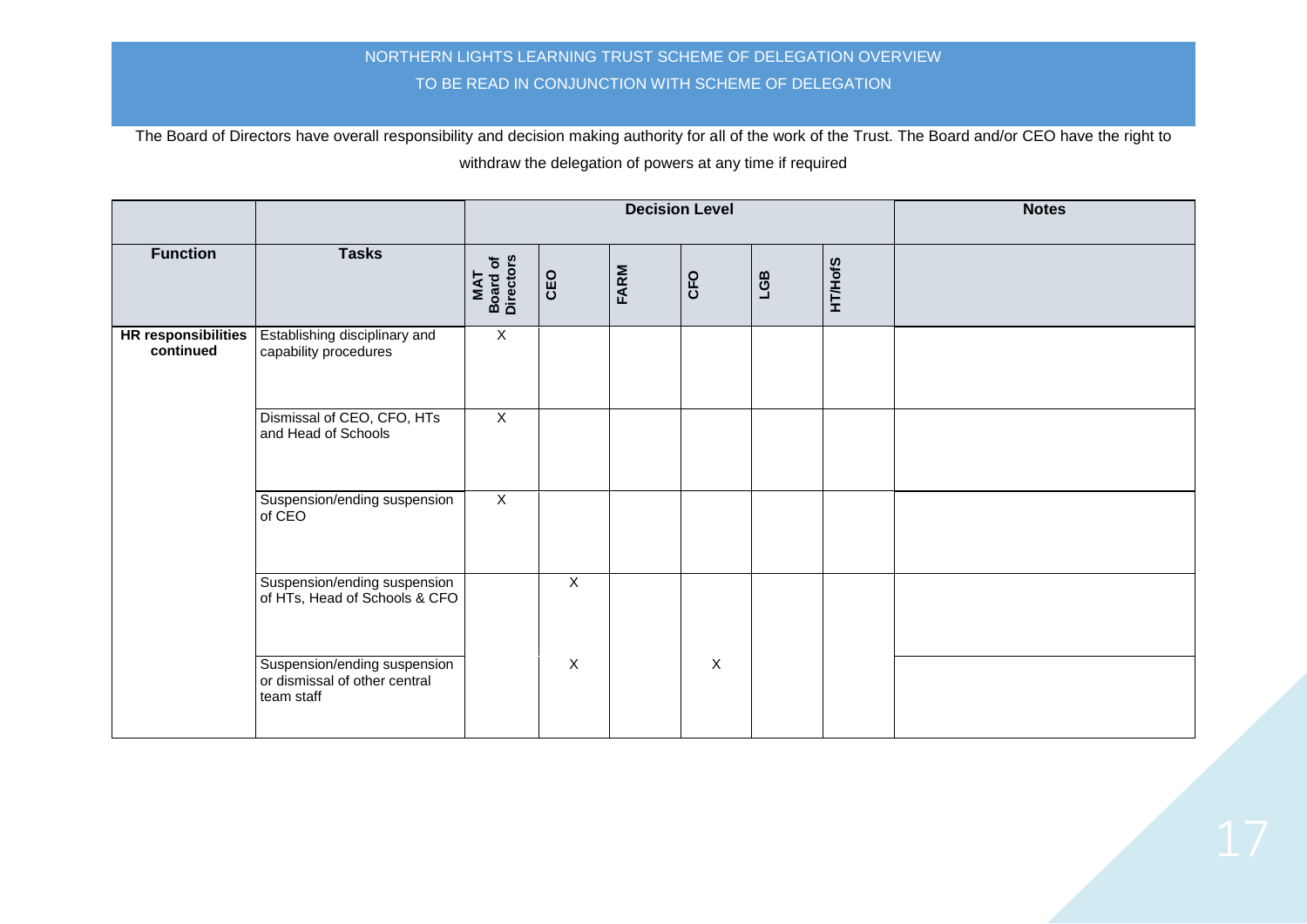|                     |                                                                                                                                        |                              |                |              | <b>Decision Level</b> | <b>Notes</b> |                |                                                        |
|---------------------|----------------------------------------------------------------------------------------------------------------------------------------|------------------------------|----------------|--------------|-----------------------|--------------|----------------|--------------------------------------------------------|
| <b>Function</b>     | <b>Tasks</b>                                                                                                                           | MAT<br>Board of<br>Directors | CEO            | FARM         | CFO                   | LGB          | <b>HT/HofS</b> |                                                        |
| HR responsibilities | Suspension/ending suspension<br>of other school staff                                                                                  |                              | $\overline{X}$ |              |                       |              | $\overline{X}$ |                                                        |
| continued           | Dismissal of other school staff                                                                                                        |                              | $\overline{X}$ |              |                       |              | $\overline{X}$ |                                                        |
|                     | Approval of all HR and staffing<br>policies                                                                                            | $\overline{X}$               |                |              |                       |              |                | In consultation with Trade Unions where<br>appropriate |
|                     | To set the terms and conditions<br>of service and levels of pay of<br>employees having regard to<br>staff who have TUPE<br>transferred | $\overline{X}$               |                | $\mathsf{X}$ | $\overline{X}$        |              |                |                                                        |
|                     | To approve leave of absence of<br>school staff                                                                                         |                              |                |              |                       |              | $\mathsf{X}$   | In discussion with LGB where appropriate               |
|                     | To manage absence of school<br>staff                                                                                                   |                              |                |              |                       |              | $\overline{X}$ |                                                        |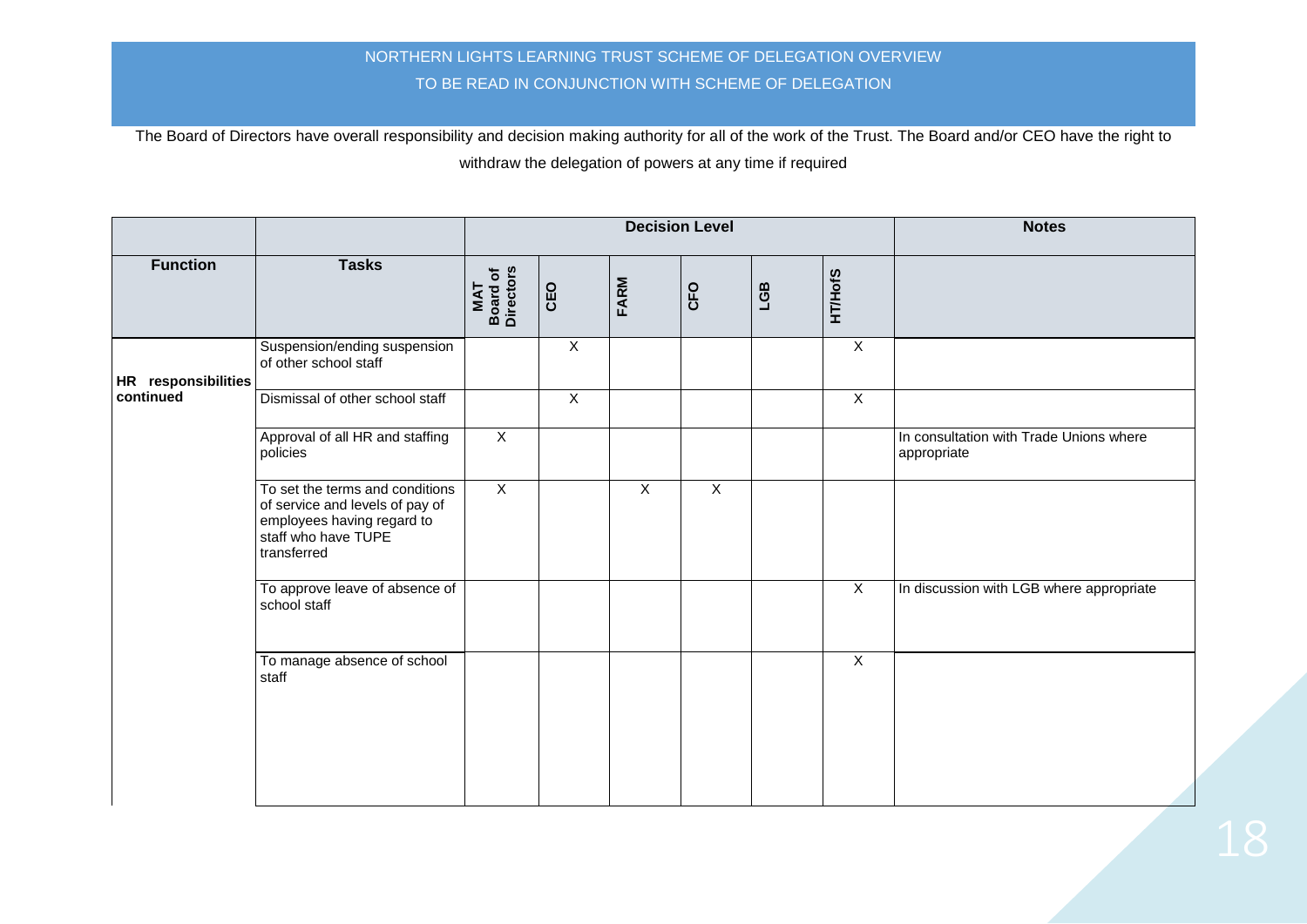|                                         |                                                                                                                            |                              |                |             | <b>Decision Level</b> |     |                | <b>Notes</b>                                                                       |
|-----------------------------------------|----------------------------------------------------------------------------------------------------------------------------|------------------------------|----------------|-------------|-----------------------|-----|----------------|------------------------------------------------------------------------------------|
| <b>Function</b>                         | <b>Tasks</b>                                                                                                               | Board of<br>Directors<br>MAT | CEO            | <b>FARM</b> | CFO                   | EST | <b>HT/HofS</b> |                                                                                    |
| <b>HR</b> responsibilities<br>continued | To approve leave of absence<br>and manage absence of Central<br>team staff                                                 |                              | $\overline{X}$ |             |                       |     |                | Approval for finance assistant can be<br>delegated to CFO                          |
|                                         | To approve leave of absence<br>and manage absence of CEO                                                                   | $\overline{X}$               |                |             |                       |     |                |                                                                                    |
|                                         | To approve leave of absence of<br>Headteacher/Head of School                                                               |                              | $\overline{X}$ |             |                       |     |                | Where appropriate in discussion with Chair of<br><b>LGB and Board of Directors</b> |
|                                         | To<br>of<br>manage<br>absence<br>Headteacher/Head of School                                                                |                              | $\overline{X}$ |             | $\overline{X}$        |     |                |                                                                                    |
|                                         | investigate<br>irregularities,<br>To<br>conduct personnel procedures<br>including dismissal<br>(except<br>where delegated) |                              | $\overline{X}$ |             |                       |     |                | Drawing on the membership of the LGB and<br>Board where appropriate                |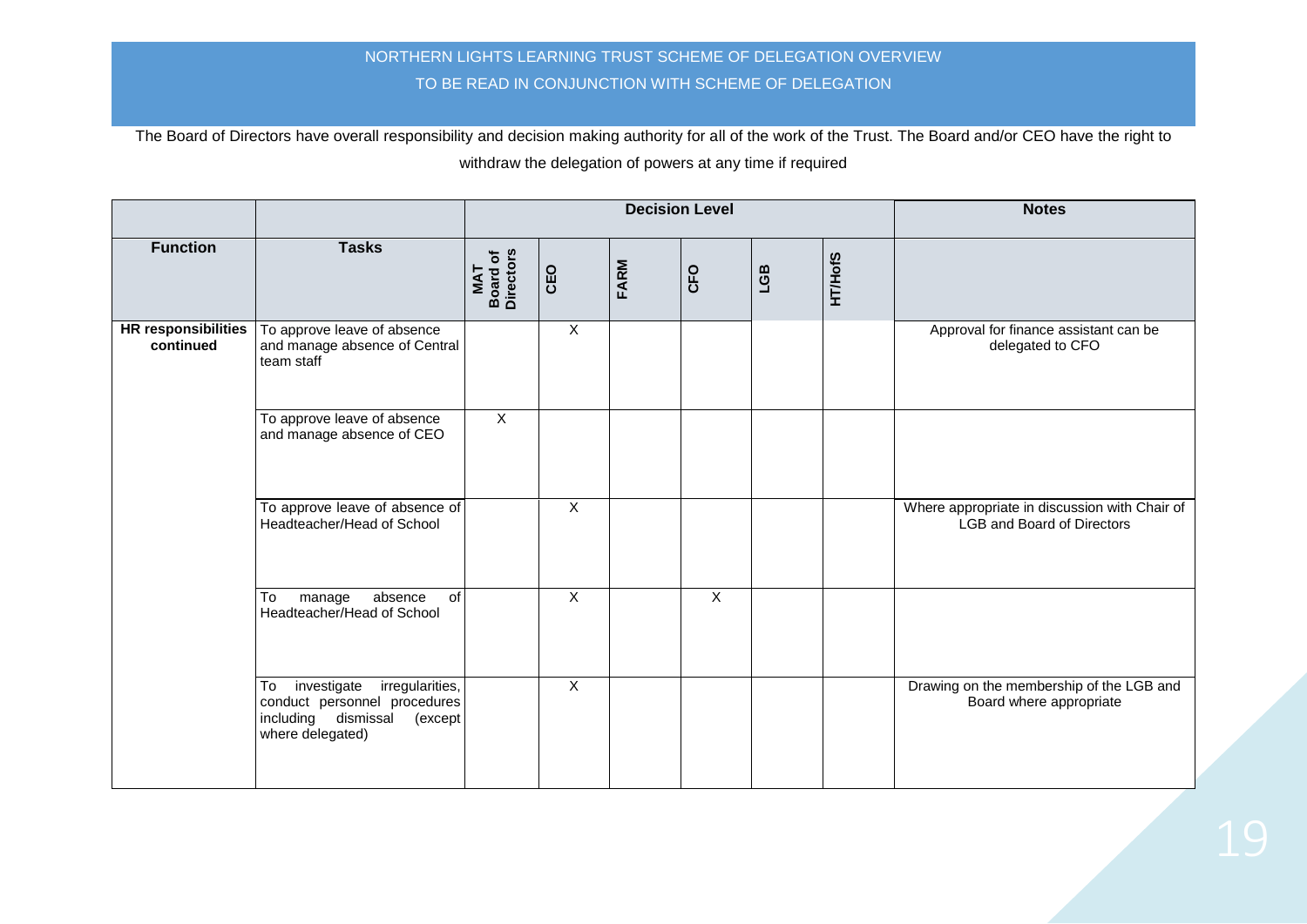|                                         |                                                                                                                                       |                                            |              |                           | <b>Decision Level</b> | <b>Notes</b>              |                |                                                                                                                          |
|-----------------------------------------|---------------------------------------------------------------------------------------------------------------------------------------|--------------------------------------------|--------------|---------------------------|-----------------------|---------------------------|----------------|--------------------------------------------------------------------------------------------------------------------------|
| <b>Function</b>                         | <b>Tasks</b>                                                                                                                          | <b>Board of</b><br>Directors<br><b>NAT</b> | CEO          | FARM                      | CFO                   | LGB                       | <b>HT/HofS</b> |                                                                                                                          |
| <b>HR responsibilities</b><br>continued | To agree and conduct<br>procedures for capability,<br>discipline, grievance,<br>attendance, whistle blowing &<br>staff welfare issues | $\sf X$                                    | $\times$     | $\times$                  | $\times$              |                           |                |                                                                                                                          |
|                                         | To ensure that pay decisions<br>are fair, consider pay review<br>requests of senior staff, and<br>manage pay appeals                  |                                            |              | $\overline{X}$            |                       |                           |                | Take account where appropriate of the CEO<br>and CFO recommendations, as well as SLT<br>recommendations when appropriate |
|                                         | To ensure accurate and up to<br>date job descriptions are<br>maintained                                                               |                                            |              | $\boldsymbol{\mathsf{X}}$ | $\mathsf{X}$          |                           |                | FARM to challenge to ensure the job<br>descriptions are maintained                                                       |
|                                         | To review job descriptions                                                                                                            |                                            | $\mathsf{X}$ |                           | $\overline{X}$        |                           |                |                                                                                                                          |
|                                         | To ensure annual pay<br>statements are issued to school<br>staff                                                                      |                                            |              |                           | $\mathsf{X}$          | $\boldsymbol{\mathsf{X}}$ | $\mathsf{X}$   | Staff on Teachers pay and conditions only                                                                                |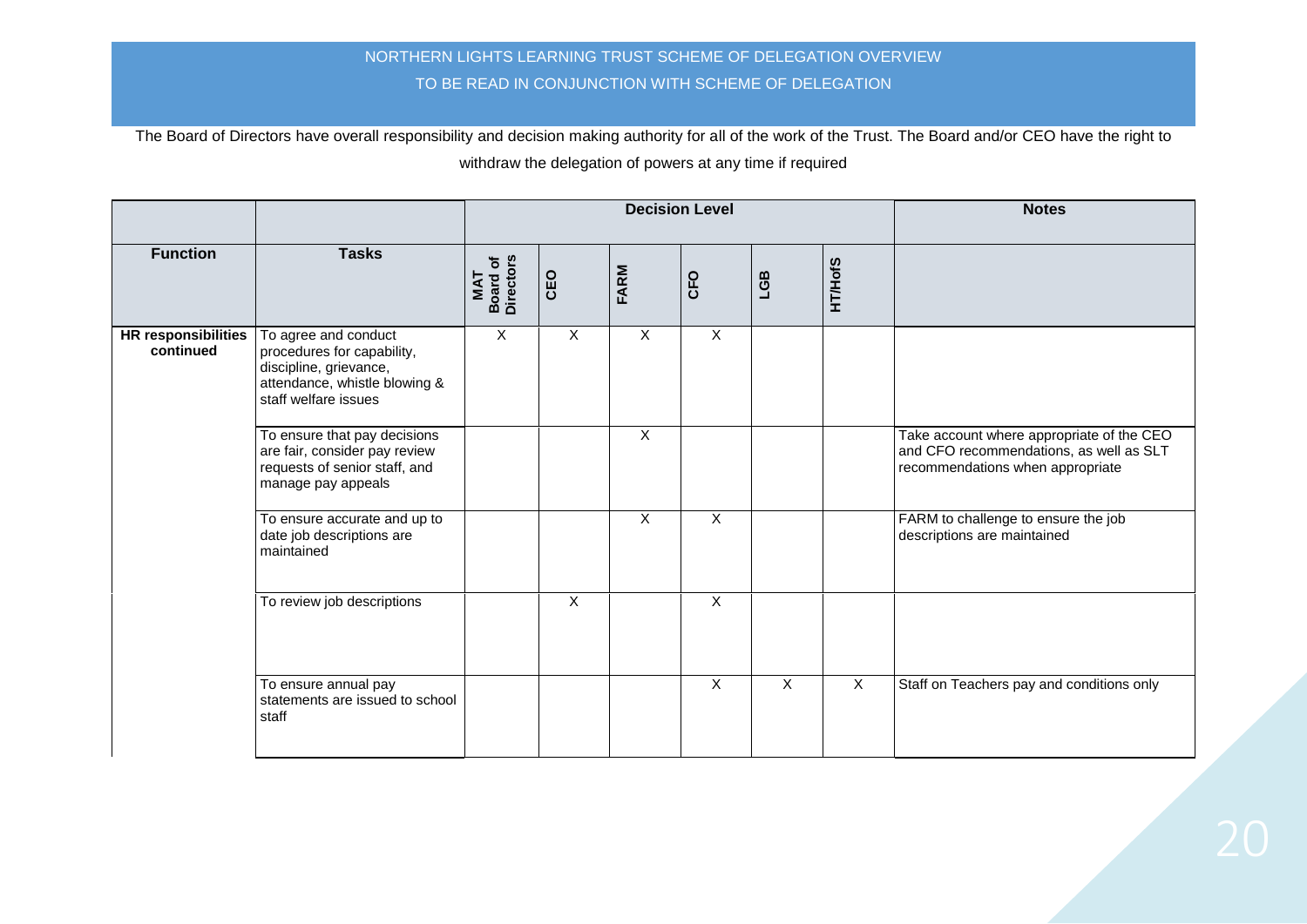| To ensure annual pay<br>statements are issued to central<br>team staff |  |  |  | Staff on Teachers pay and conditions only |
|------------------------------------------------------------------------|--|--|--|-------------------------------------------|
|                                                                        |  |  |  |                                           |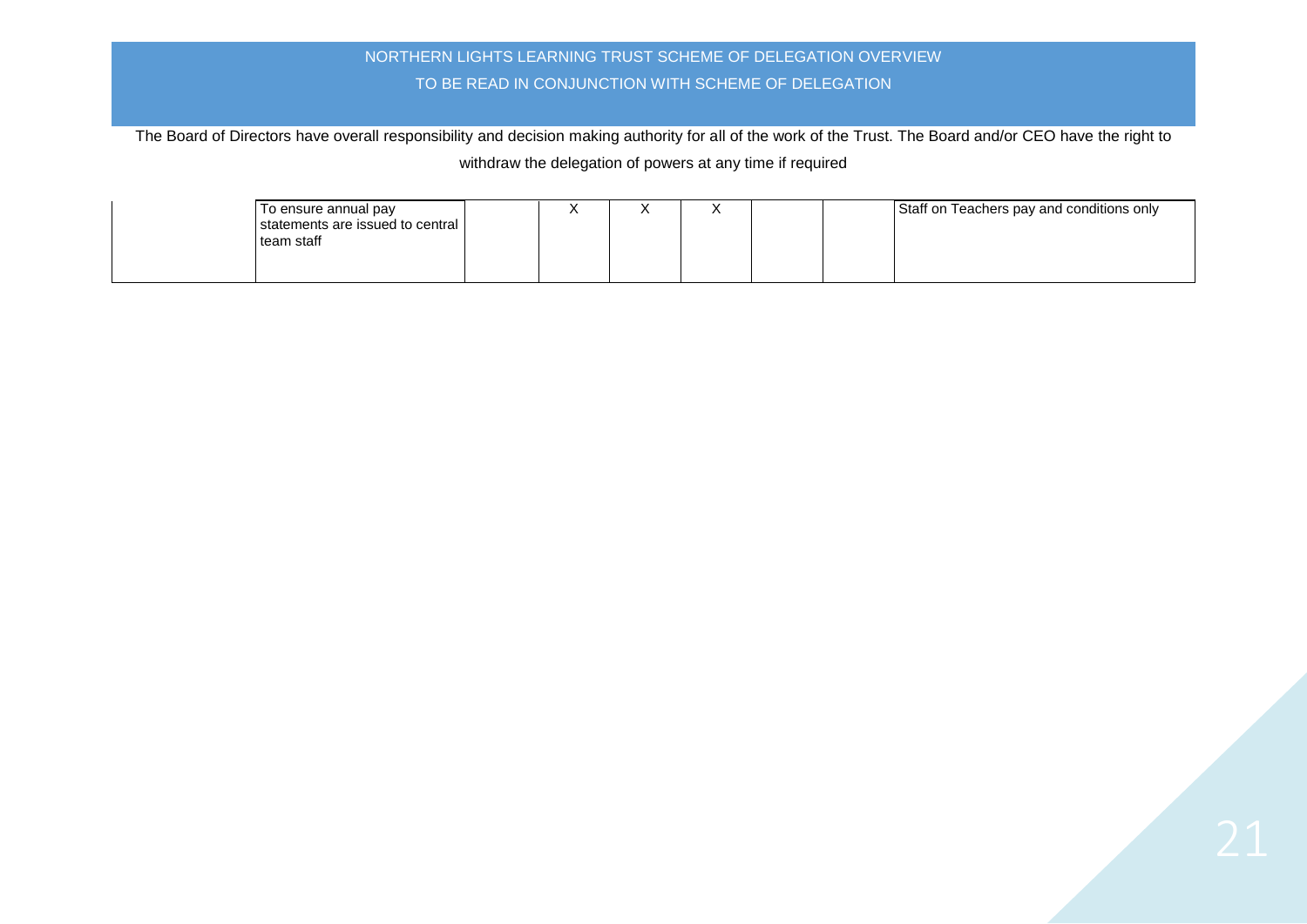|                        |                                                                                   |                                      |                |                | <b>Decision Level</b> | <b>Notes</b>   |                |                                           |
|------------------------|-----------------------------------------------------------------------------------|--------------------------------------|----------------|----------------|-----------------------|----------------|----------------|-------------------------------------------|
| <b>Function</b>        | <b>Tasks</b>                                                                      | <b>Board of<br/>Directors</b><br>MAT | CEO            | FARM           | CFO                   | LGB            | <b>HT/HofS</b> |                                           |
| <b>HR</b><br>continued | responsibilities Consider secondment and early<br>retirement requests             |                                      | $\overline{X}$ |                | $\overline{X}$        |                |                | In consultation with HT where appropriate |
|                        | Consider secondment and early<br>retirement requests of CEO &<br><b>CFO</b>       | $\overline{X}$                       |                | $\overline{X}$ |                       |                |                |                                           |
|                        | Consider work/life balance and<br>welfare of staff                                | $\overline{X}$                       | $\mathsf{X}$   |                |                       | $\mathsf X$    | X              | Including monitoring absence levels       |
|                        | Responsibility for hearing<br>employment related appeals                          | $\overline{X}$                       |                |                |                       |                |                |                                           |
|                        | To consider reports relating to<br>compliance in relation to HR<br>and employment | $\overline{X}$                       | $\overline{X}$ |                | $\overline{X}$        | $\overline{X}$ | $\overline{X}$ |                                           |
|                        | To approve and manage Trust<br>contract template                                  |                                      | $\mathsf{X}$   | $\mathsf{X}$   | $\overline{X}$        |                |                |                                           |
|                        |                                                                                   |                                      |                |                |                       |                |                |                                           |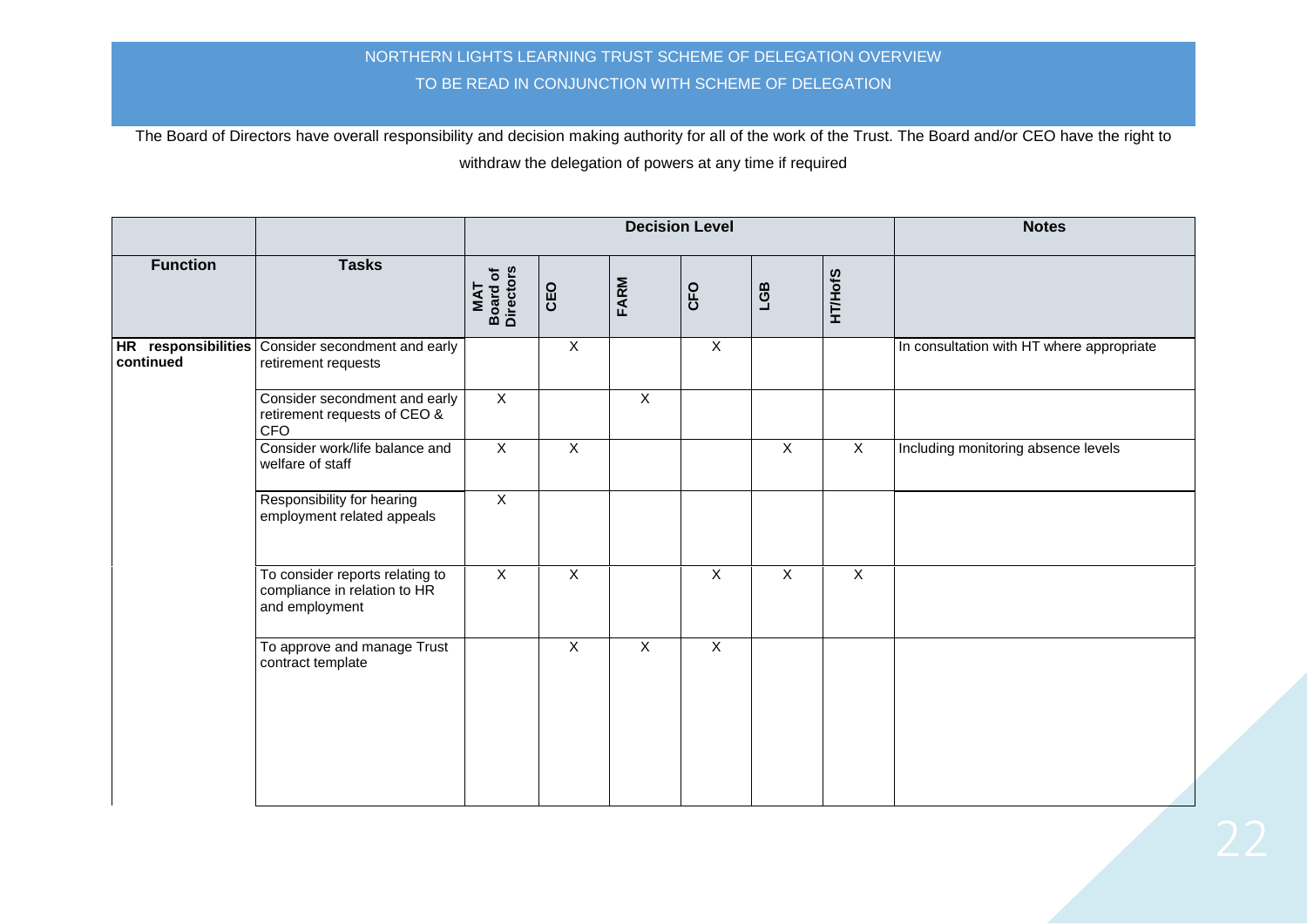|                                         |                                                                                                                                                                     |                              |     | <b>Decision Level</b> | <b>Notes</b>   |     |                |                                                                          |
|-----------------------------------------|---------------------------------------------------------------------------------------------------------------------------------------------------------------------|------------------------------|-----|-----------------------|----------------|-----|----------------|--------------------------------------------------------------------------|
| <b>Function</b>                         | <b>Tasks</b>                                                                                                                                                        | Board of<br>Directors<br>MAT | CEO | FARM                  | CFO            | LGB | <b>HT/HofS</b> |                                                                          |
| <b>HR responsibilities</b><br>continued | To monitor and analyse<br>employment related KPIs<br>across the Trust to assess Trust<br>performance and formulate<br>strategic objectives to effectively<br>manage |                              |     | $\overline{X}$        | $\overline{X}$ |     |                | With support from CEO & Headteachers                                     |
|                                         | To maintain a single central<br>record of recruitment and pre-<br>employment checks                                                                                 |                              |     |                       |                |     | $\mathsf{X}$   | Trust central staff to be monitored by CEO &<br>CFO to ensure compliance |
|                                         |                                                                                                                                                                     |                              |     |                       |                |     |                |                                                                          |
|                                         |                                                                                                                                                                     |                              |     |                       |                |     |                |                                                                          |
|                                         |                                                                                                                                                                     |                              |     |                       |                |     |                |                                                                          |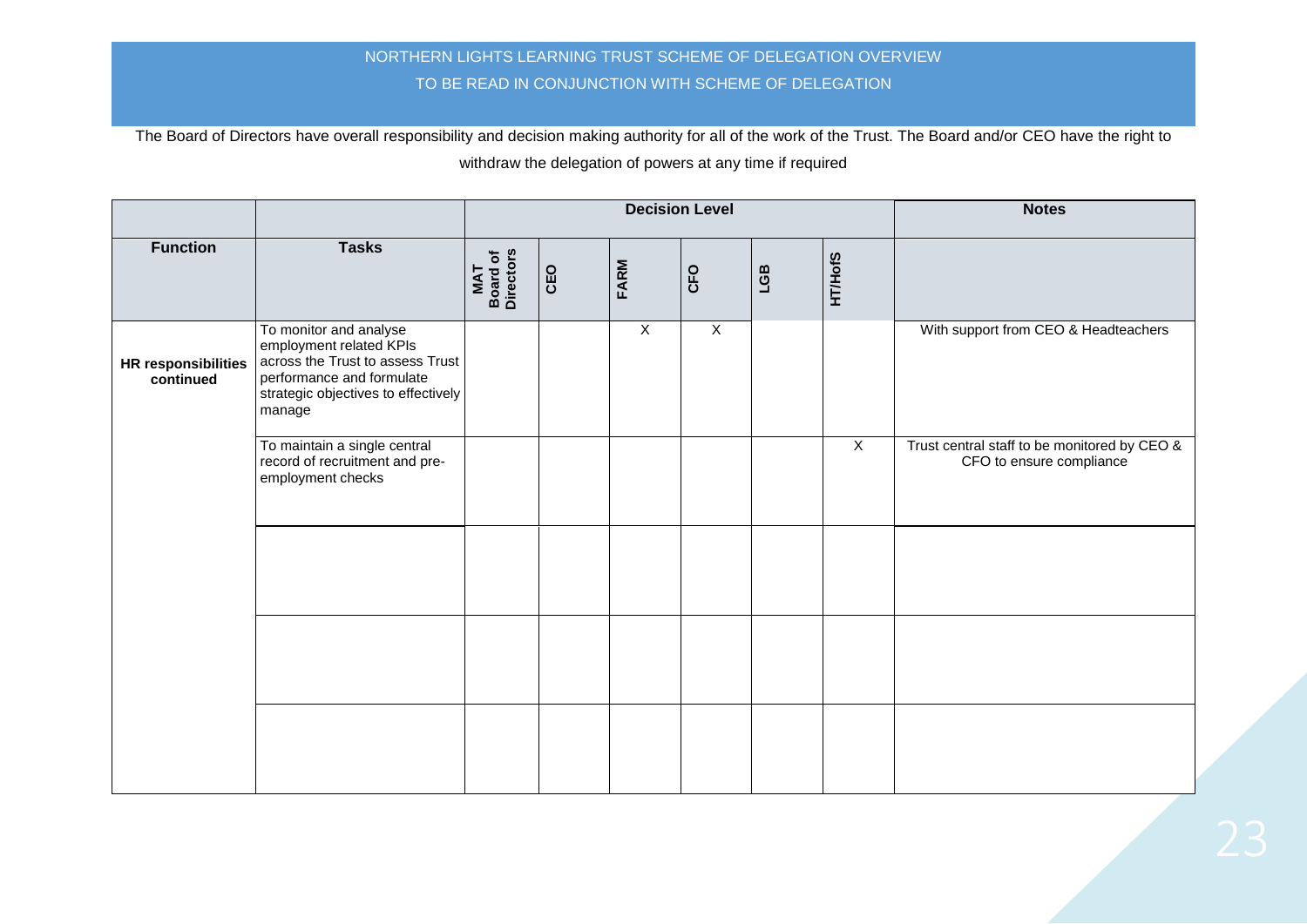|                                      |                                                                              |                              |                |      | <b>Decision Level</b> | <b>Notes</b>   |                |                             |
|--------------------------------------|------------------------------------------------------------------------------|------------------------------|----------------|------|-----------------------|----------------|----------------|-----------------------------|
| <b>Function</b>                      | <b>Tasks</b>                                                                 | Board of<br>Directors<br>MAT | CEO            | FARM | CFO                   | LGB            | <b>HT/HofS</b> |                             |
| <b>Education &amp;</b><br>curriculum | Freedom to opt out of national<br>curriculum                                 | $\mathsf{X}$                 |                |      |                       |                |                |                             |
|                                      | To develop curriculum intent<br>and vision for education across<br>the Trust |                              | $\overline{X}$ |      |                       |                | $\overline{X}$ | SSIG area of responsibility |
|                                      | Responsibility for standards and<br>quality of teaching                      | $\mathsf X$                  | $\mathsf X$    |      |                       |                | $\mathsf X$    |                             |
|                                      | Responsibility for every<br>individual child's education                     |                              |                |      |                       | $\overline{X}$ | $\overline{X}$ |                             |
|                                      | Accountability for every child's<br>education                                | $\overline{X}$               | $\overline{X}$ |      |                       |                |                |                             |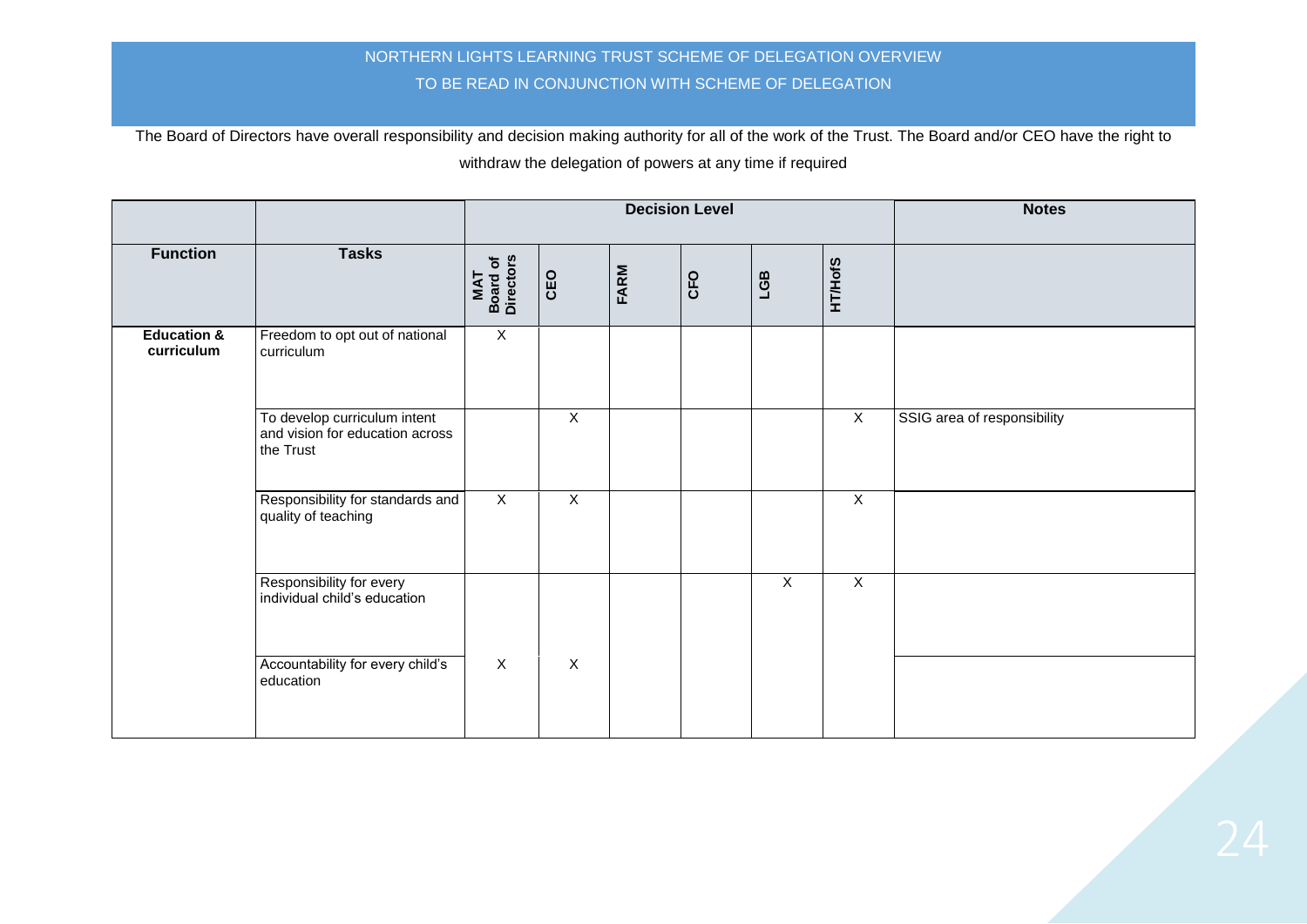|                                             |                                                                                                                  |                                      |                |      | <b>Decision Level</b> | <b>Notes</b>   |                |                                     |
|---------------------------------------------|------------------------------------------------------------------------------------------------------------------|--------------------------------------|----------------|------|-----------------------|----------------|----------------|-------------------------------------|
| <b>Function</b>                             | <b>Tasks</b>                                                                                                     | <b>Board of<br/>Directors</b><br>TAN | CEO            | FARM | CFO                   | LGB            | <b>HT/HofS</b> |                                     |
| <b>Education</b><br>curriculum<br>continued | & Ensuring appropriate sex and<br>relationships education, in line<br>with Dfe guidance                          |                                      |                |      |                       | $\overline{X}$ | $\overline{X}$ |                                     |
|                                             | Ensuring protection from<br>extremism                                                                            |                                      |                |      |                       |                | X              |                                     |
|                                             | Pupil assessment & providing<br>reports to CEO                                                                   |                                      |                |      |                       |                | $\overline{X}$ | CEO to report to Board of Directors |
|                                             | Approval of appropriate KPIs for<br>each school (including<br>attainment, progress,<br>attendance and behaviour) |                                      | $\overline{X}$ |      |                       |                |                | Presented to Board for approval     |
|                                             | Accountability for standards of<br>teaching and learning across<br>the Trust                                     |                                      | $\overline{X}$ |      |                       |                |                |                                     |
|                                             | Responsibility for standards of<br>teaching and learning at school<br>level                                      |                                      |                |      |                       | $\mathsf{X}$   | $\mathsf X$    |                                     |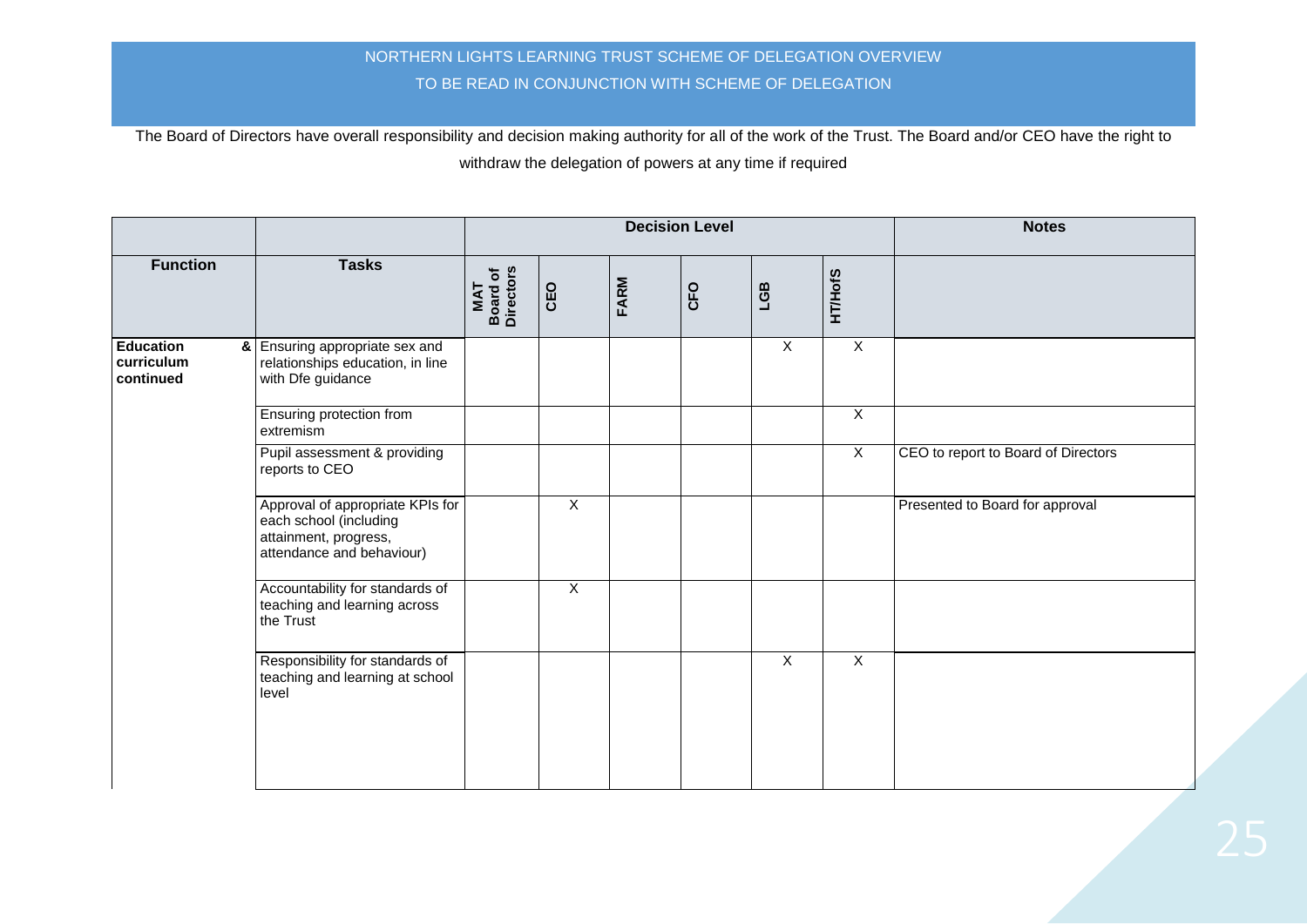|                                             |                                                                                              |                              |     |      | <b>Decision Level</b> | <b>Notes</b>            |                         |  |
|---------------------------------------------|----------------------------------------------------------------------------------------------|------------------------------|-----|------|-----------------------|-------------------------|-------------------------|--|
| <b>Function</b>                             | <b>Tasks</b>                                                                                 | MAT<br>Board of<br>Directors | CEO | FARM | CFO                   | LGB                     | <b>HT/HofS</b>          |  |
| <b>Education</b><br>curriculum<br>continued | and To monitor progress of all<br>groups of pupils and ensure<br>positive impact on outcomes |                              |     |      |                       |                         | $\overline{\mathbf{x}}$ |  |
|                                             | To establish behaviour policy                                                                | $\overline{X}$               |     |      |                       |                         |                         |  |
|                                             | To review the use of exclusion                                                               | $\overline{\mathbf{X}}$      |     |      |                       | $\overline{X}$          |                         |  |
|                                             | To direct re-instatement of<br>excluded pupils                                               | $\overline{\mathbf{X}}$      |     |      |                       | $\overline{\mathbf{X}}$ |                         |  |
|                                             | Responsibility<br>for<br>school<br>development plan                                          |                              |     |      |                       |                         | $\overline{\mathbf{x}}$ |  |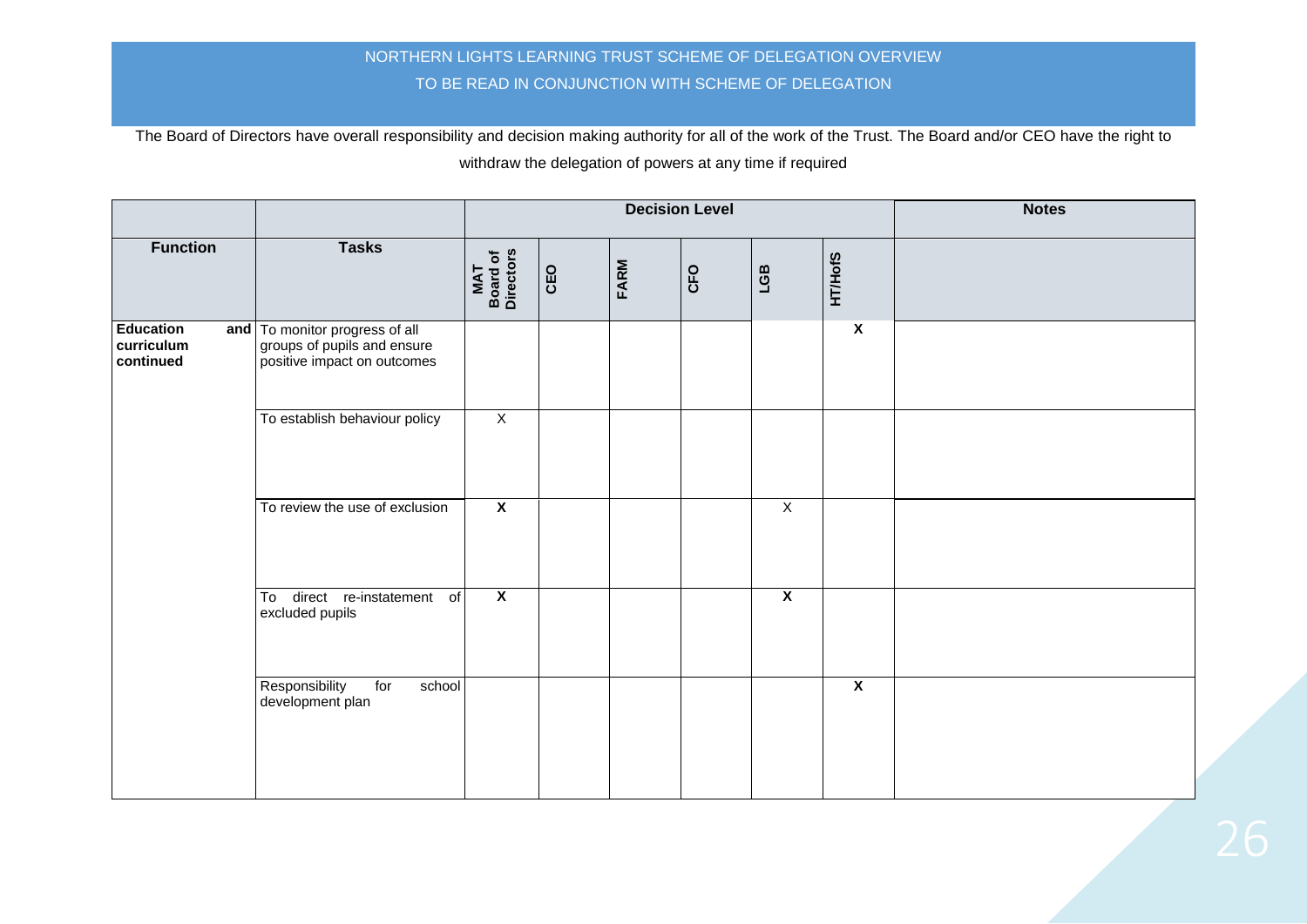|                                                 |                                                                 |                              |                |      | <b>Decision Level</b> | <b>Notes</b>   |                |  |
|-------------------------------------------------|-----------------------------------------------------------------|------------------------------|----------------|------|-----------------------|----------------|----------------|--|
| <b>Function</b>                                 | <b>Tasks</b>                                                    | MAT<br>Board of<br>Directors | CEO            | FARM | CFO                   | LGB            | <b>HT/HofS</b> |  |
| <b>Education and</b><br>curriculum<br>continued | Responsibility for school SEF                                   |                              |                |      |                       |                | $\overline{X}$ |  |
|                                                 | Ensure timely data returns                                      |                              |                |      |                       |                | $\overline{X}$ |  |
|                                                 | Ensure appropriate RE<br>curriculum and daily act of<br>worship |                              |                |      |                       | $\overline{X}$ | $\overline{X}$ |  |
|                                                 | <b>Responsibility for Trust SDP</b><br>and SEF                  | $\overline{X}$               | $\overline{X}$ |      |                       |                |                |  |
|                                                 | Agree a written statement of<br>behaviour principles            | $\overline{X}$               | $\overline{X}$ |      |                       |                |                |  |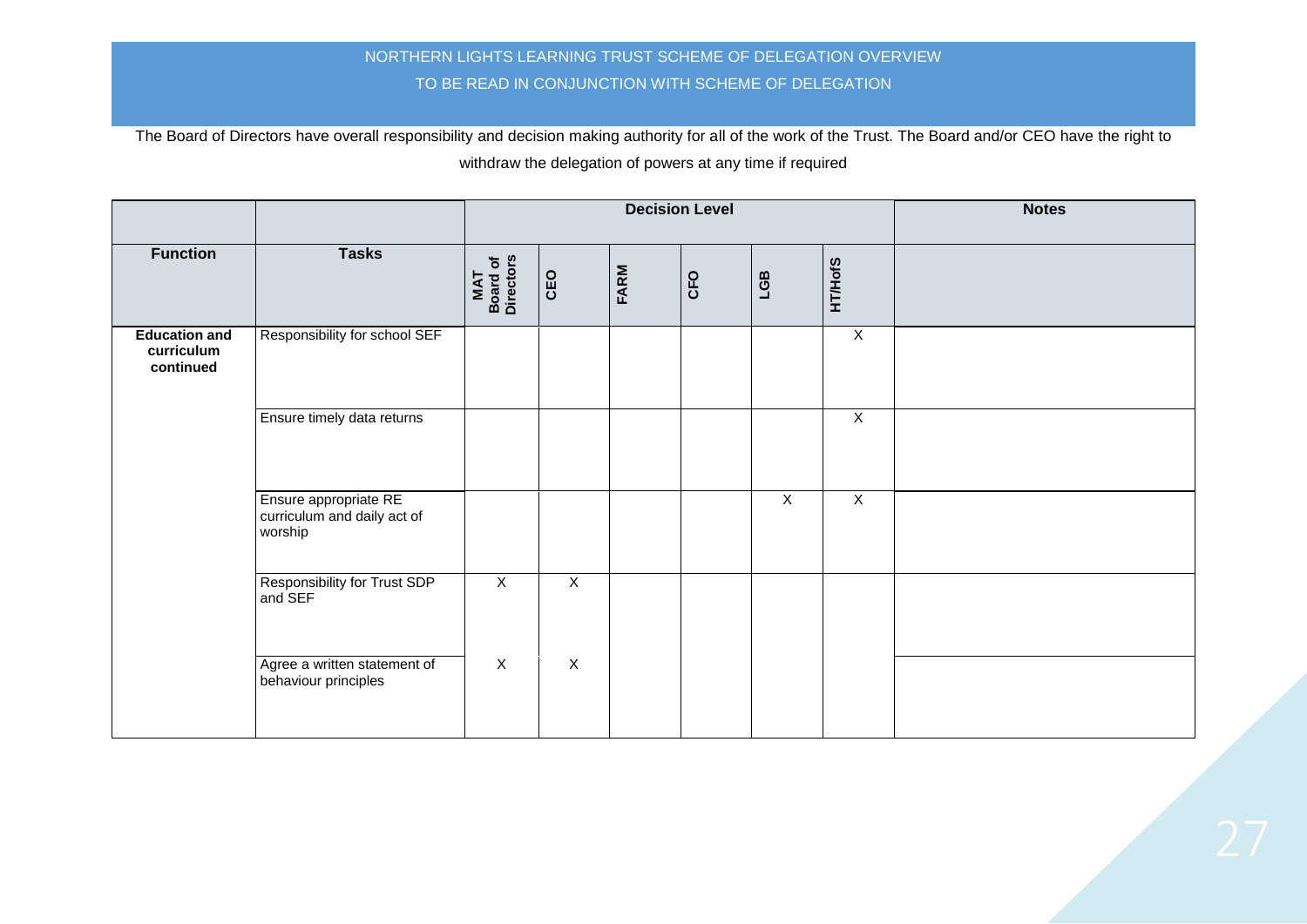|                                             |                                                         |                              |                |      | <b>Decision Level</b> | <b>Notes</b> |                |  |
|---------------------------------------------|---------------------------------------------------------|------------------------------|----------------|------|-----------------------|--------------|----------------|--|
| <b>Function</b>                             | <b>Tasks</b>                                            | MAT<br>Board of<br>Directors | CEO            | FARM | CFO                   | LGB          | <b>HT/HofS</b> |  |
| <b>Education</b><br>curriculum<br>continued | & Final approval of school SDPs<br>and SEFs             |                              | $\overline{X}$ |      |                       |              |                |  |
|                                             | Ensure curriculum is broad and<br>balanced              |                              |                |      |                       |              | $\overline{X}$ |  |
|                                             | Ensure opportunities for extra<br>curricular activities |                              |                |      |                       |              | $\overline{X}$ |  |
|                                             | Ensure each school is inclusive<br>for all pupils       |                              | $\overline{X}$ |      |                       |              | $\overline{X}$ |  |
|                                             | Monitor staff professional<br>development               |                              | $\overline{X}$ |      |                       |              | $\overline{X}$ |  |
|                                             |                                                         |                              |                |      |                       |              |                |  |
|                                             |                                                         |                              |                |      |                       |              |                |  |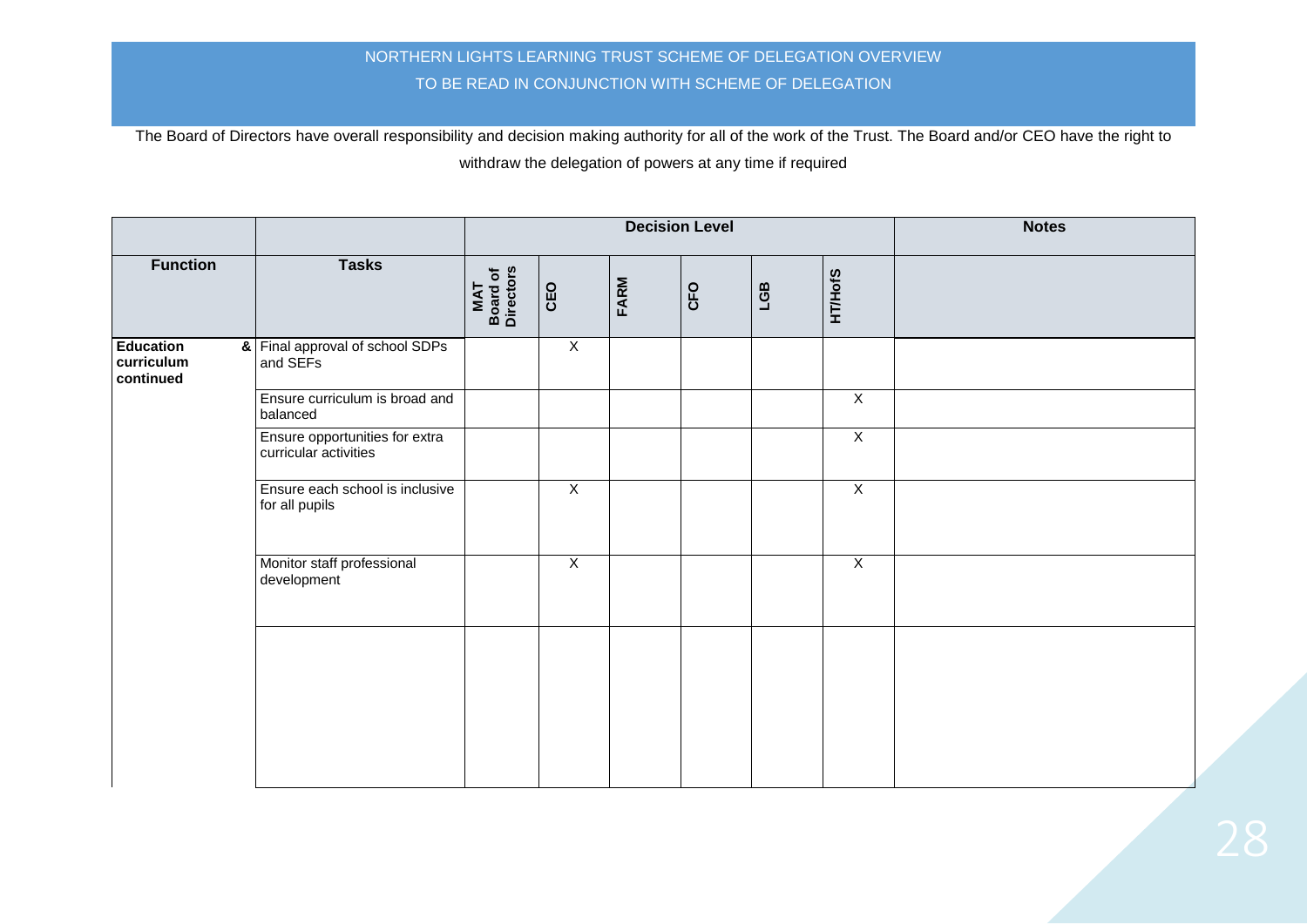|                                    |                                                                                        | <b>Decision Level</b>        |                         |                         |                         |                         |                         | <b>Notes</b>                  |
|------------------------------------|----------------------------------------------------------------------------------------|------------------------------|-------------------------|-------------------------|-------------------------|-------------------------|-------------------------|-------------------------------|
| <b>Function</b>                    | <b>Tasks</b>                                                                           | MAT<br>Board of<br>Directors | CEO                     | FARM                    | CFO                     | LGB                     | <b>HT/HofS</b>          |                               |
| <b>Estates</b><br>responsibilities | Ensure adequate buildings<br>insurance and public liability for<br>schools             | $\overline{X}$               |                         |                         | $\overline{X}$          |                         |                         |                               |
|                                    | Ensure long term plan for<br>buildings and estates                                     | $\overline{X}$               | $\overline{X}$          | $\overline{X}$          | $\overline{X}$          |                         | $\overline{X}$          |                               |
|                                    | Develop, implement and monitor<br>Trust wide health and safety<br>policies             | $\overline{\mathbf{x}}$      |                         |                         |                         |                         |                         |                               |
|                                    | To ensure health and safety<br>regulations are followed and all<br>premises are secure | $\overline{\mathbf{X}}$      | $\overline{\mathbf{X}}$ | $\overline{\mathbf{x}}$ | $\overline{\mathbf{x}}$ | $\overline{\mathbf{x}}$ | $\overline{\mathbf{X}}$ |                               |
|                                    | Recommend capital expenditure<br>and implement after approval by<br>Trust              |                              |                         |                         |                         | $\overline{\mathbf{x}}$ | $\overline{\mathbf{X}}$ | Within agreed spending limits |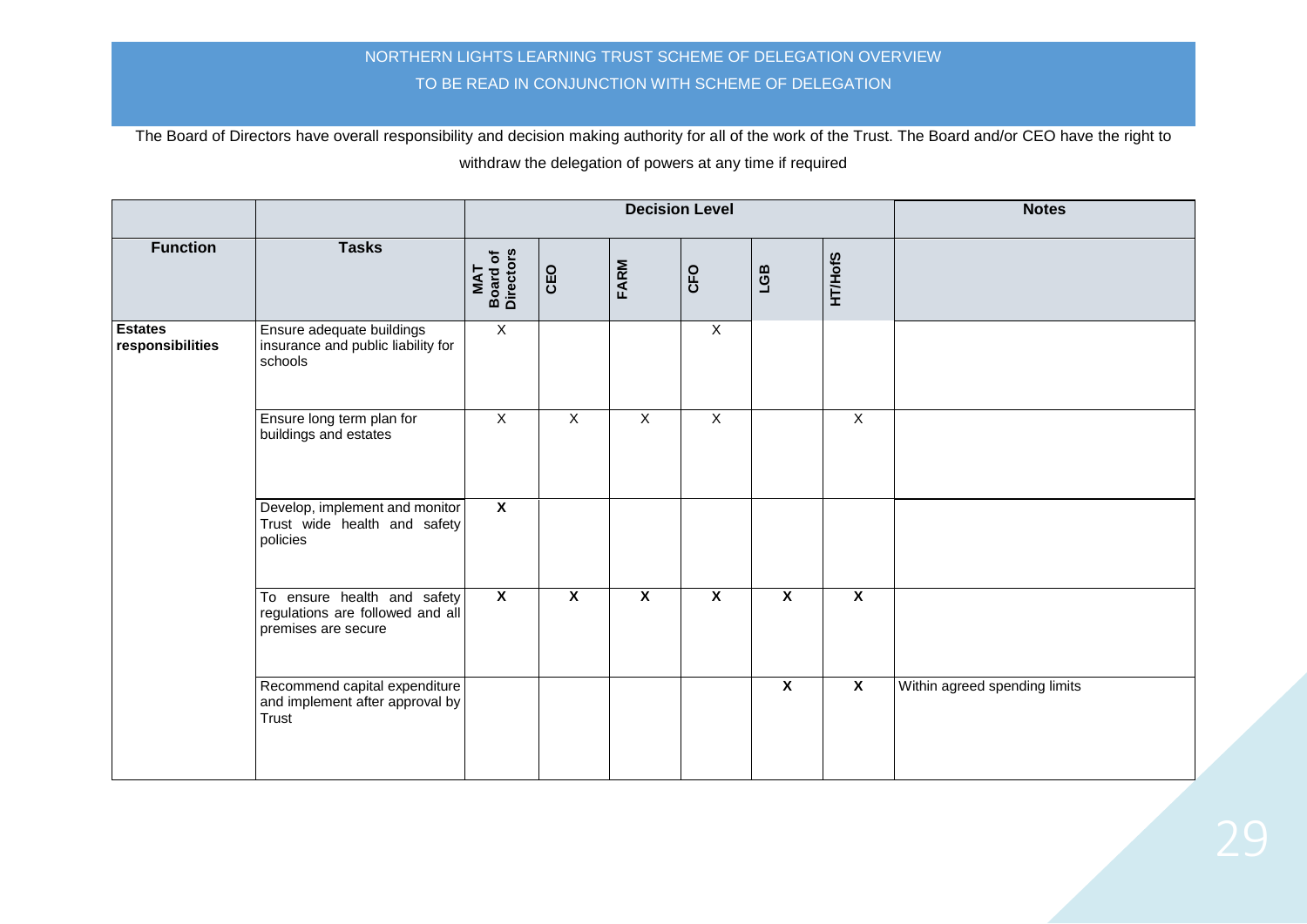|                                                 |                                                                                                                                                                                                                                                           |                                     |                | <b>Decision Level</b>     |                | <b>Notes</b>            |                         |  |
|-------------------------------------------------|-----------------------------------------------------------------------------------------------------------------------------------------------------------------------------------------------------------------------------------------------------------|-------------------------------------|----------------|---------------------------|----------------|-------------------------|-------------------------|--|
| <b>Function</b>                                 | <b>Tasks</b>                                                                                                                                                                                                                                              | <b>Board of</b><br>Directors<br>MAT | CEO            | FARM                      | CFO            | LGB                     | <b>HT/HofS</b>          |  |
| <b>Estates</b><br>responsibilities<br>continued | Consider any recommendations<br>for disposal of Trust property<br>and make recommendations to<br>the Board in line with<br>Academies Handbook                                                                                                             |                                     |                | $\boldsymbol{\mathsf{X}}$ | $\mathsf{X}$   |                         |                         |  |
|                                                 | Agree any capital bids for work<br>outside Trust annual revenue<br>budget                                                                                                                                                                                 | $\overline{X}$                      |                |                           |                |                         |                         |  |
|                                                 | Ensure health and safety,<br>building inspections and risk<br>assessments are carried out in<br>the prescribed manner and<br>timing and risk register is<br>updated and maintained.<br>Ensure all recommendations<br>are acted upon in a timely<br>manner | $\overline{X}$                      | $\overline{X}$ | $\overline{X}$            | $\overline{X}$ | $\overline{\mathsf{x}}$ | $\overline{\mathsf{x}}$ |  |
|                                                 | To have overall responsibility for<br>the health, safety and welfare of<br>all staff, pupils and visitors to<br>Trust premises and Trust<br>activities                                                                                                    | $\overline{X}$                      |                |                           |                |                         | $\overline{X}$          |  |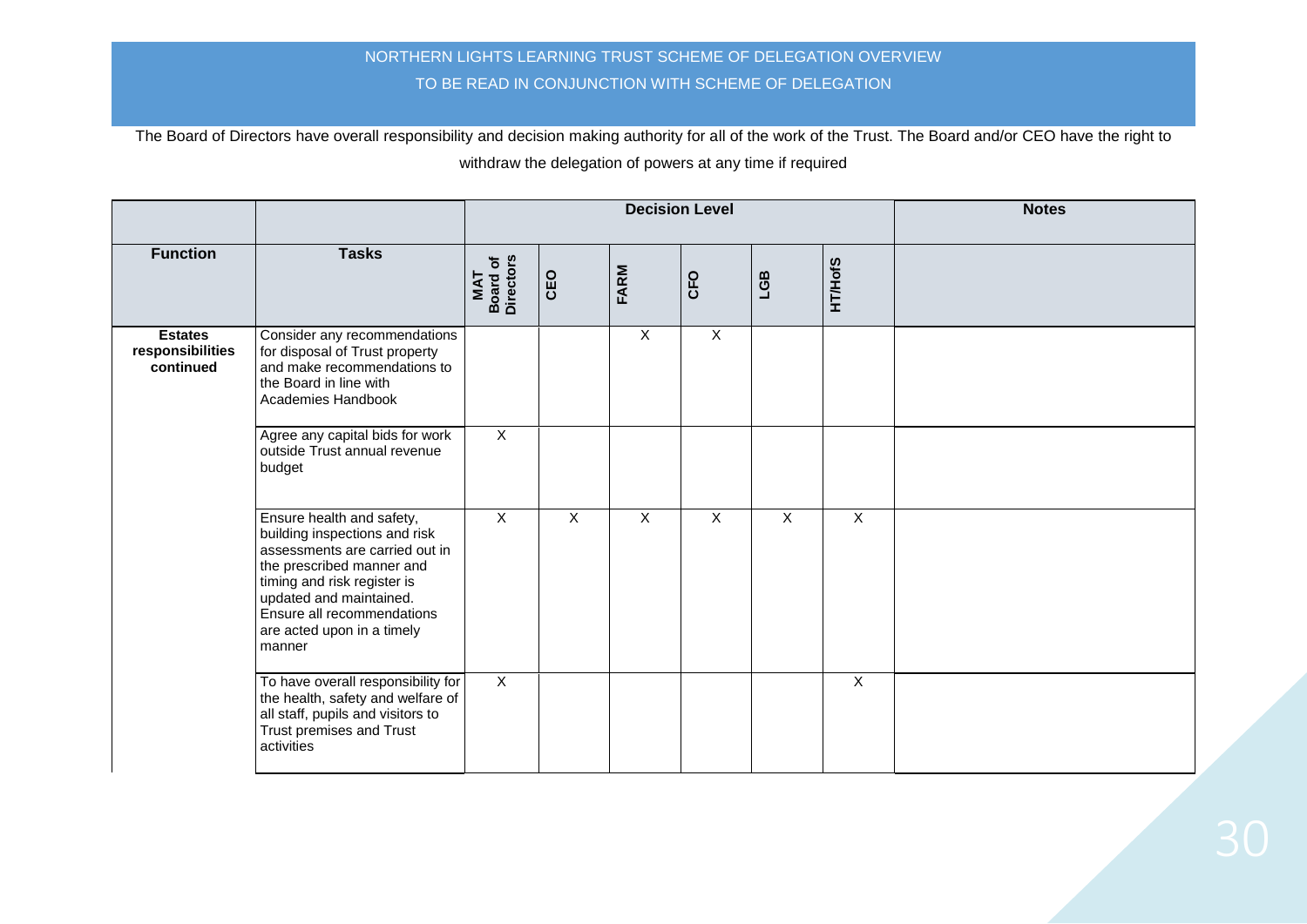|                                                 |                                                                                                        |                                      |                |                | <b>Decision Level</b> | <b>Notes</b> |                |  |
|-------------------------------------------------|--------------------------------------------------------------------------------------------------------|--------------------------------------|----------------|----------------|-----------------------|--------------|----------------|--|
| <b>Function</b>                                 | <b>Tasks</b>                                                                                           | <b>Board of<br/>Directors</b><br>MAT | CEO            | <b>FARM</b>    | CFO                   | LGB          | <b>HT/HofS</b> |  |
| <b>Estates</b><br>responsibilities<br>continued | To ensure a robust emergency<br>plan is in place for all schools<br>and is tested appropriately        |                                      |                |                |                       |              | $\overline{X}$ |  |
|                                                 | To identify and prepare CIF<br>priorities and prepare bids for<br>external funding to address<br>these |                                      | $\overline{X}$ |                | $\overline{X}$        |              |                |  |
|                                                 | To consider and approve CIF<br>bid proposals                                                           |                                      |                | $\overline{X}$ |                       |              |                |  |
|                                                 | To ensure the schools are<br>compliant with all aspects of<br>estate management                        | $\overline{X}$                       | $\overline{X}$ | $\overline{X}$ | $\mathsf X$           | $\mathsf{X}$ | $\mathsf{X}$   |  |
|                                                 |                                                                                                        |                                      |                |                |                       |              |                |  |
|                                                 |                                                                                                        |                                      |                |                |                       |              |                |  |
|                                                 |                                                                                                        |                                      |                |                |                       |              |                |  |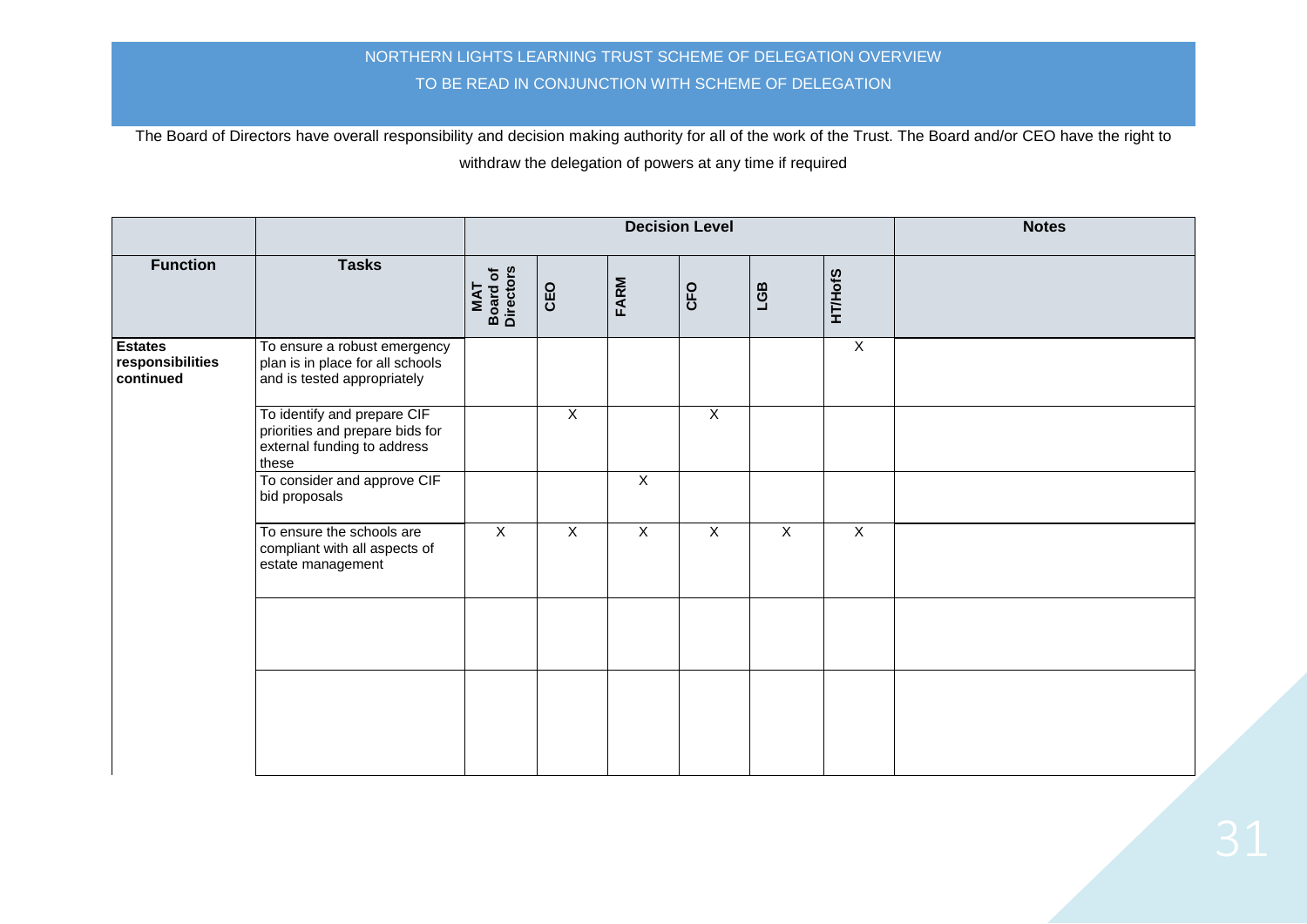|                                |                                                                                            |                                     |     |      | <b>Decision Level</b>   | <b>Notes</b>            |                         |                                                                                                                                                        |
|--------------------------------|--------------------------------------------------------------------------------------------|-------------------------------------|-----|------|-------------------------|-------------------------|-------------------------|--------------------------------------------------------------------------------------------------------------------------------------------------------|
| <b>Function</b>                | <b>Tasks</b>                                                                               | <b>Board of</b><br>Directors<br>MAT | CEO | FARM | CFO                     | LGB                     | <b>HT/HofS</b>          |                                                                                                                                                        |
| Governance<br>responsibilities | To appoint and remove LGB<br>members, including Chair and<br>Vice Chair                    | $\overline{X}$                      |     |      |                         |                         |                         | Chair and Vice Chair recommended to Board<br>of Directors by LGB for approval<br>Local Governors are recommended to the<br>Board by Chair of Governors |
|                                | To appoint and remove the<br>clerk to the LGB and Board of<br>Directors and all committees | $\overline{X}$                      |     |      |                         |                         |                         |                                                                                                                                                        |
|                                | To complete and hold business<br>interest register for Directors                           | $\overline{\mathbf{x}}$             |     |      | $\overline{\mathbf{x}}$ |                         |                         |                                                                                                                                                        |
|                                | To complete and hold business<br>interest register<br>for Local<br>Governors               |                                     |     |      |                         | $\overline{\mathbf{x}}$ | $\overline{\mathbf{x}}$ |                                                                                                                                                        |
|                                | To appoint Local Governors to<br>committees                                                |                                     |     |      |                         | $\overline{\mathbf{x}}$ |                         | Heads and CEO to determine LGB training<br>needs<br>CEO & Chair of Board to determine Board<br>training needs                                          |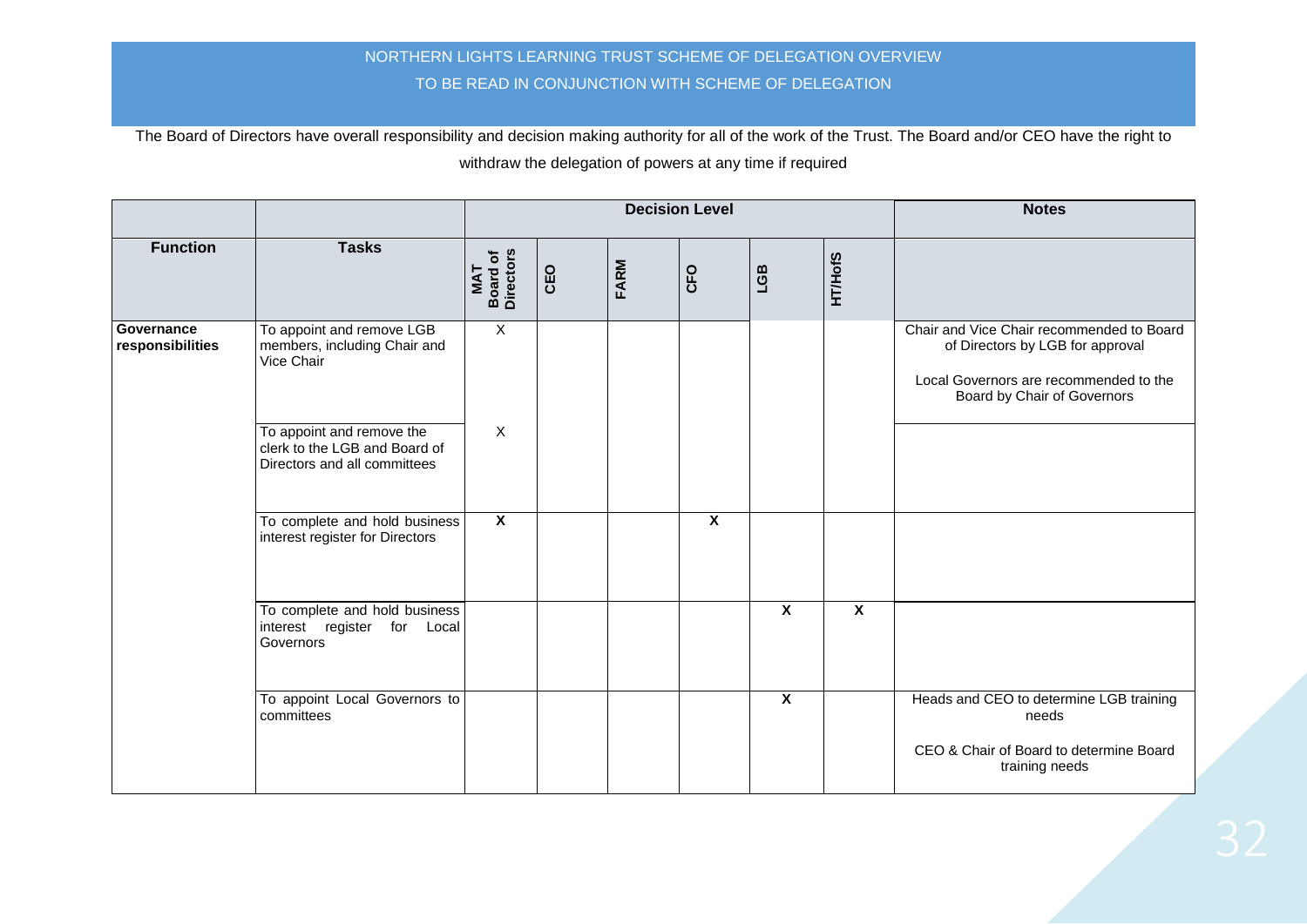|                                |                                                                         |                              |              |      | <b>Decision Level</b> | <b>Notes</b>   |                |  |
|--------------------------------|-------------------------------------------------------------------------|------------------------------|--------------|------|-----------------------|----------------|----------------|--|
| <b>Function</b>                | <b>Tasks</b>                                                            | Board of<br>Directors<br>MAT | CEO          | FARM | CFO                   | LGB            | <b>HT/HofS</b> |  |
| Governance<br>responsibilities | To ensure school websites are<br>statutorily compliant                  |                              |              |      |                       | $\mathsf X$    | $\mathsf X$    |  |
|                                | To ensure Trust website is<br>statutorily compliant                     | $\mathsf{X}$                 | $\mathsf{X}$ |      | $\overline{X}$        |                |                |  |
|                                | To appoint Directors to<br>committees                                   | $\mathsf X$                  |              |      |                       |                |                |  |
|                                | To ensure the school meets the<br>statutory requirement for<br>sessions |                              |              |      |                       | $\overline{X}$ |                |  |
|                                | To ensure induction and training<br>for LGBs                            | $\overline{X}$               |              |      |                       | $\overline{X}$ | $\overline{X}$ |  |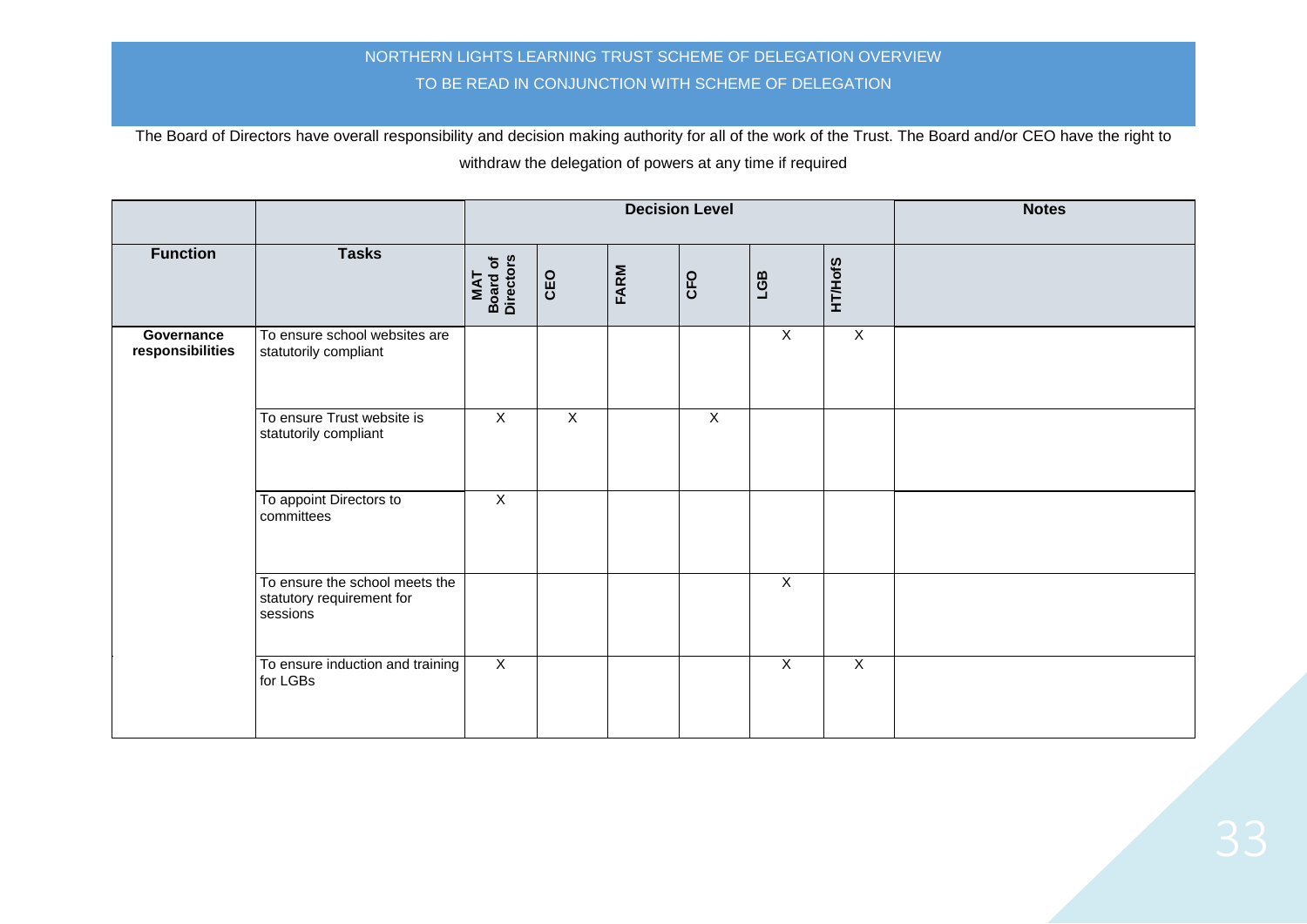| To ensure induction and training<br>for Directors      | X                          | X            |  |                         |              |                                                      |
|--------------------------------------------------------|----------------------------|--------------|--|-------------------------|--------------|------------------------------------------------------|
| To ensure all relevant checks<br>are made on Governors |                            |              |  | X Chair of<br>Governors | $\mathsf{X}$ |                                                      |
| To ensure all relevant checks<br>are made on Directors | X Chair of<br>MAT<br>Board | $\mathsf{X}$ |  |                         |              | Secretary of State Chair of Board DBS<br>Application |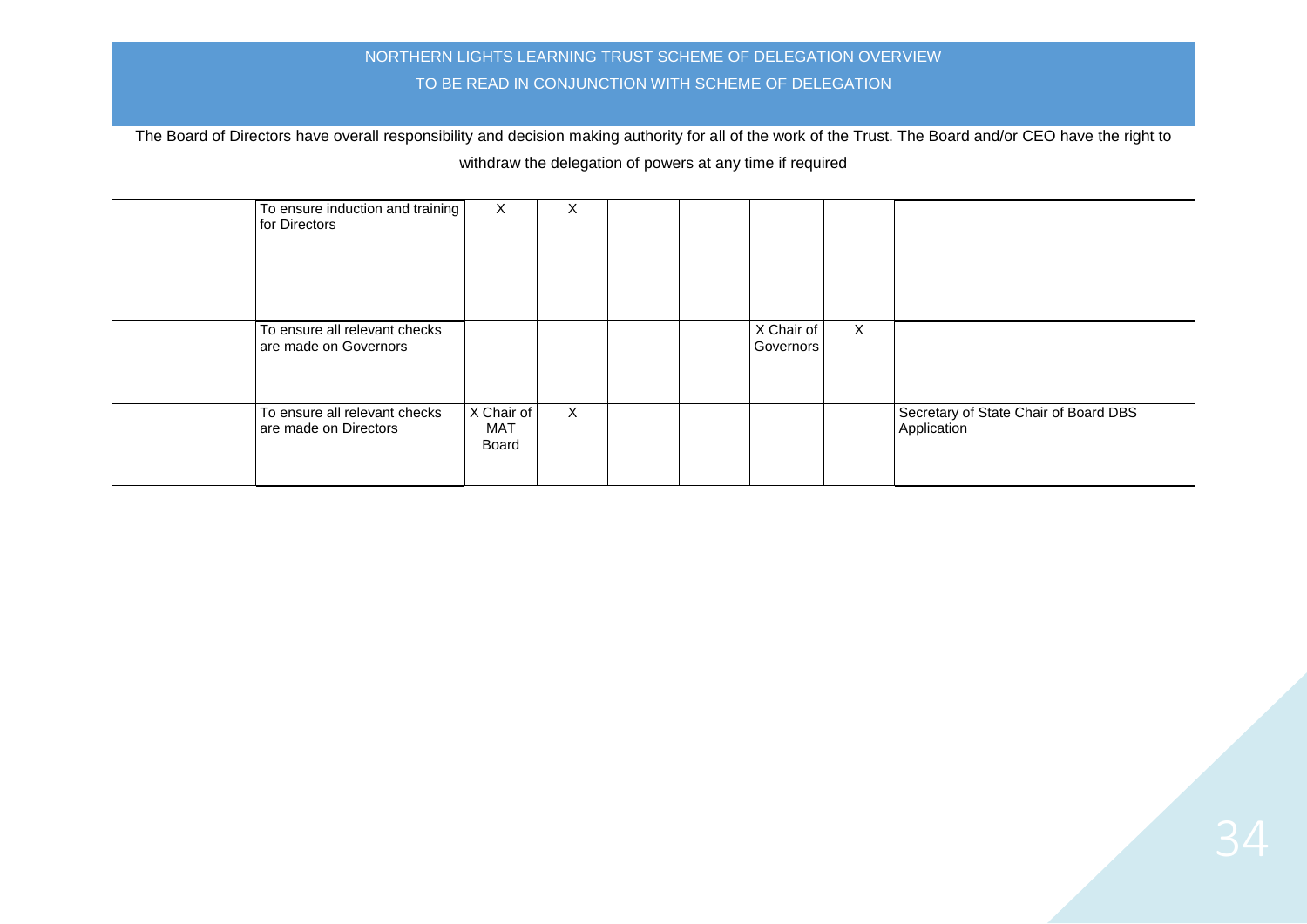|                                        |                                                                                     |                              |                |      | <b>Decision Level</b> |                |                | <b>Notes</b>                                                                   |
|----------------------------------------|-------------------------------------------------------------------------------------|------------------------------|----------------|------|-----------------------|----------------|----------------|--------------------------------------------------------------------------------|
| <b>Function</b>                        | <b>Tasks</b>                                                                        | MAT<br>Board of<br>Directors | CEO            | FARM | CFO                   | LGB            | <b>HT/HofS</b> |                                                                                |
| <b>Operational</b><br>responsibilities | Term dates approval                                                                 |                              | $\overline{X}$ |      |                       |                |                | Presented by HTs                                                               |
|                                        | Ensure all child protection<br>policies and procedures are in<br>place and followed |                              | $\overline{X}$ |      |                       | $\overline{X}$ | $\mathsf{X}$   | HTs to take responsibility for following policies<br>and procedures in schools |
|                                        | To approve child protection<br>policies and procedures                              | $\overline{X}$               |                |      |                       |                |                |                                                                                |
|                                        | To set timings of school days                                                       | $\overline{X}$               | $\overline{X}$ |      |                       |                |                |                                                                                |
|                                        | To Maintain accurate pupil and<br>staff records                                     |                              |                |      |                       |                | $\overline{X}$ |                                                                                |
|                                        | To ensure all data protection<br>and GDPR compliance                                |                              |                |      | $\overline{X}$        |                | $\overline{X}$ |                                                                                |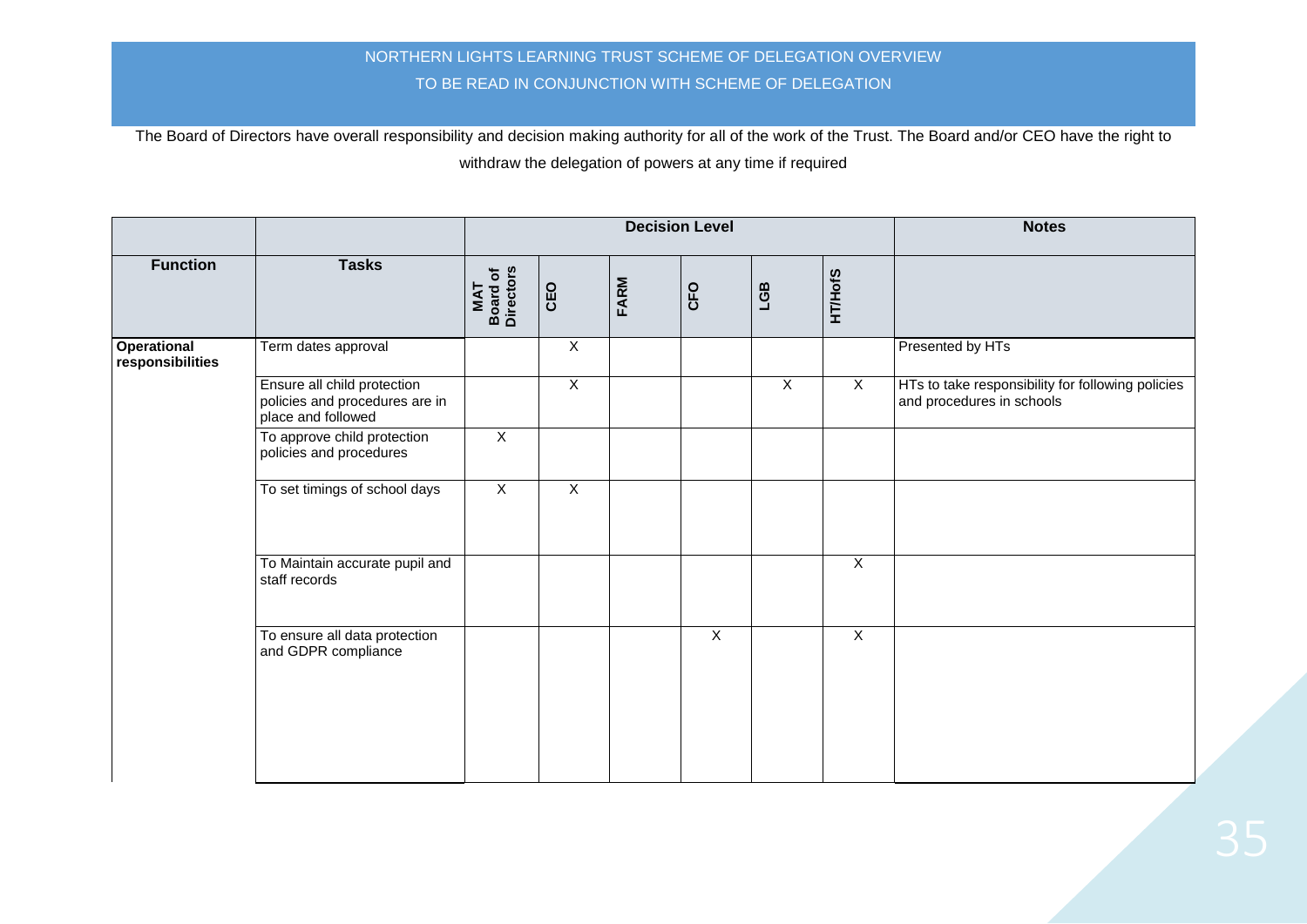|                                              |                                                                                                                      |                              |                |             | <b>Decision Level</b> | <b>Notes</b>   |                |  |
|----------------------------------------------|----------------------------------------------------------------------------------------------------------------------|------------------------------|----------------|-------------|-----------------------|----------------|----------------|--|
| <b>Function</b>                              | <b>Tasks</b>                                                                                                         | MAT<br>Board of<br>Directors | CEO            | <b>FARM</b> | CFO                   | LGB            | <b>HT/HofS</b> |  |
| Operational<br>responsibilities<br>continued | To determine policy schedule<br>and clarity on Trust and<br>individual school policies, and<br>review them regularly | $\overline{X}$               |                |             |                       |                |                |  |
|                                              | Handling complaints in line with<br>Trust policy                                                                     | $\overline{X}$               | $\overline{X}$ |             |                       | $\overline{X}$ | $\overline{X}$ |  |
|                                              |                                                                                                                      |                              |                |             |                       |                |                |  |
|                                              |                                                                                                                      |                              |                |             |                       |                |                |  |
|                                              |                                                                                                                      |                              |                |             |                       |                |                |  |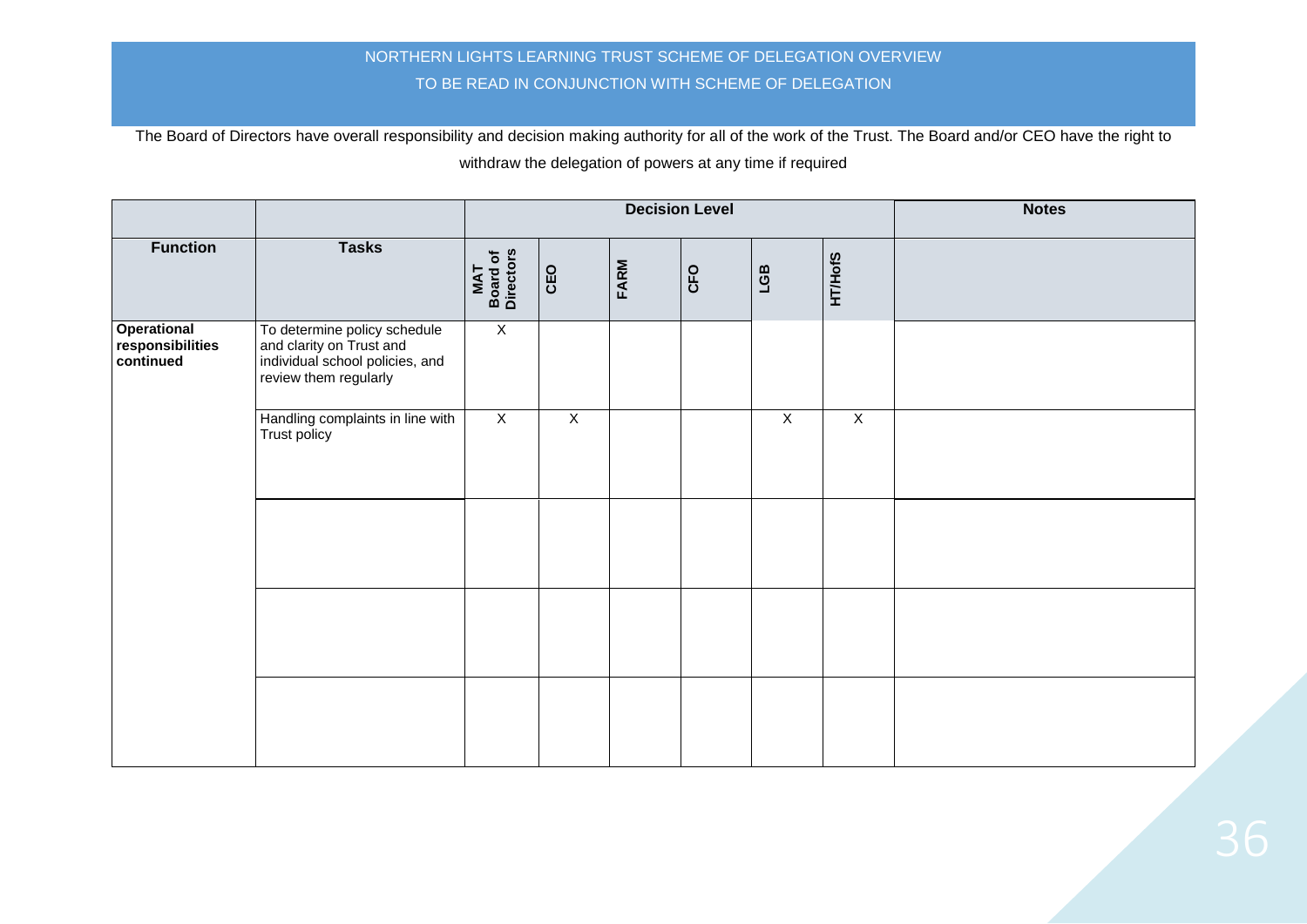| <b>Delegated Duty</b>                                            | Value           | <b>Delegated Authority</b>           |            |                  |                  | <b>Notes</b>                                                                                                                                    |
|------------------------------------------------------------------|-----------------|--------------------------------------|------------|------------------|------------------|-------------------------------------------------------------------------------------------------------------------------------------------------|
|                                                                  |                 | <b>Staff</b>                         | <b>LGB</b> | <b>FARM</b>      | <b>MAT</b>       |                                                                                                                                                 |
|                                                                  |                 | <b>Member</b>                        |            | <b>Committee</b> | <b>Board of</b>  |                                                                                                                                                 |
|                                                                  |                 |                                      |            |                  | <b>Directors</b> |                                                                                                                                                 |
|                                                                  |                 |                                      |            |                  |                  |                                                                                                                                                 |
| Virements between<br>and within budget<br>headings (all reported | Up to £10,000   | HT or CFO<br>or CEO                  |            |                  |                  |                                                                                                                                                 |
| to LGBs and Board as<br>appropriate)                             | £10,001-£30,000 | CEO/CFO                              |            | $\mathsf{X}$     |                  |                                                                                                                                                 |
|                                                                  | Over £30,000    |                                      |            |                  | $\mathsf X$      |                                                                                                                                                 |
| Internal bank account<br>transfers                               | Any             | <b>CFO</b>                           |            |                  |                  | CEO/Accounting Officer to be made aware                                                                                                         |
| Cheque signing                                                   | Any             | 2 from:<br>CFO, CEO,<br><b>BB HT</b> |            |                  |                  |                                                                                                                                                 |
| Requisition approval<br>for orders                               | Up to £200      | HT/DHT/AHT                           |            |                  |                  | Must secure best value and have sufficient funds remaining<br>to cover the financial commitment. DHT/AHT must inform<br>Headteacher of spending |
|                                                                  | Up to £5000     | Headteacher                          |            |                  |                  | Office Manager or Admin assistant check and mark goods<br>received.                                                                             |
|                                                                  |                 |                                      |            |                  |                  | Office Manager or Admin assistant mark on PS Financials<br>goods received and follow up any issues.                                             |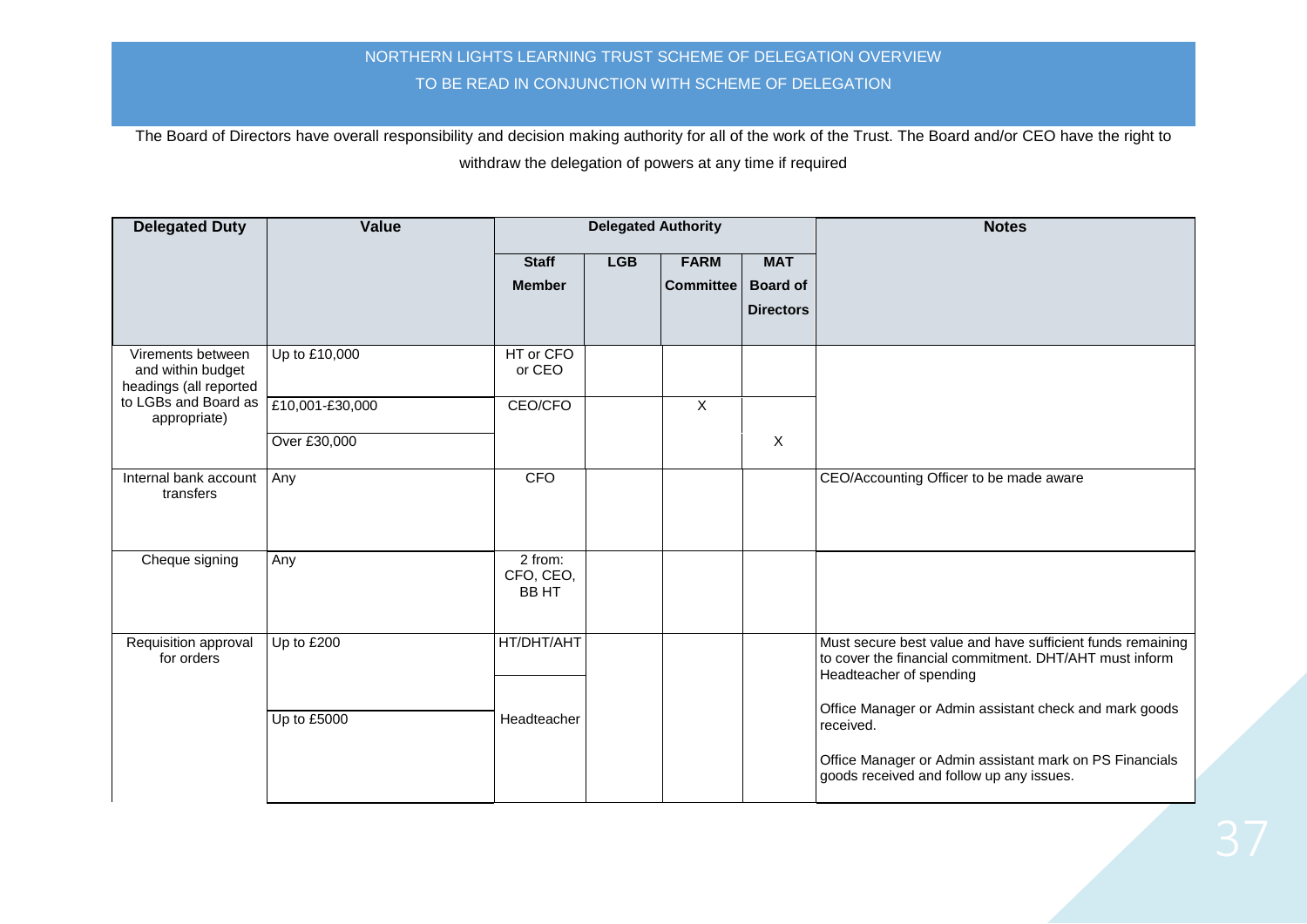| £5,001-£10,000  | HT & CEO/<br><b>CFO</b> |  |  |
|-----------------|-------------------------|--|--|
| £10,001-£20,001 | CEO & CFO               |  |  |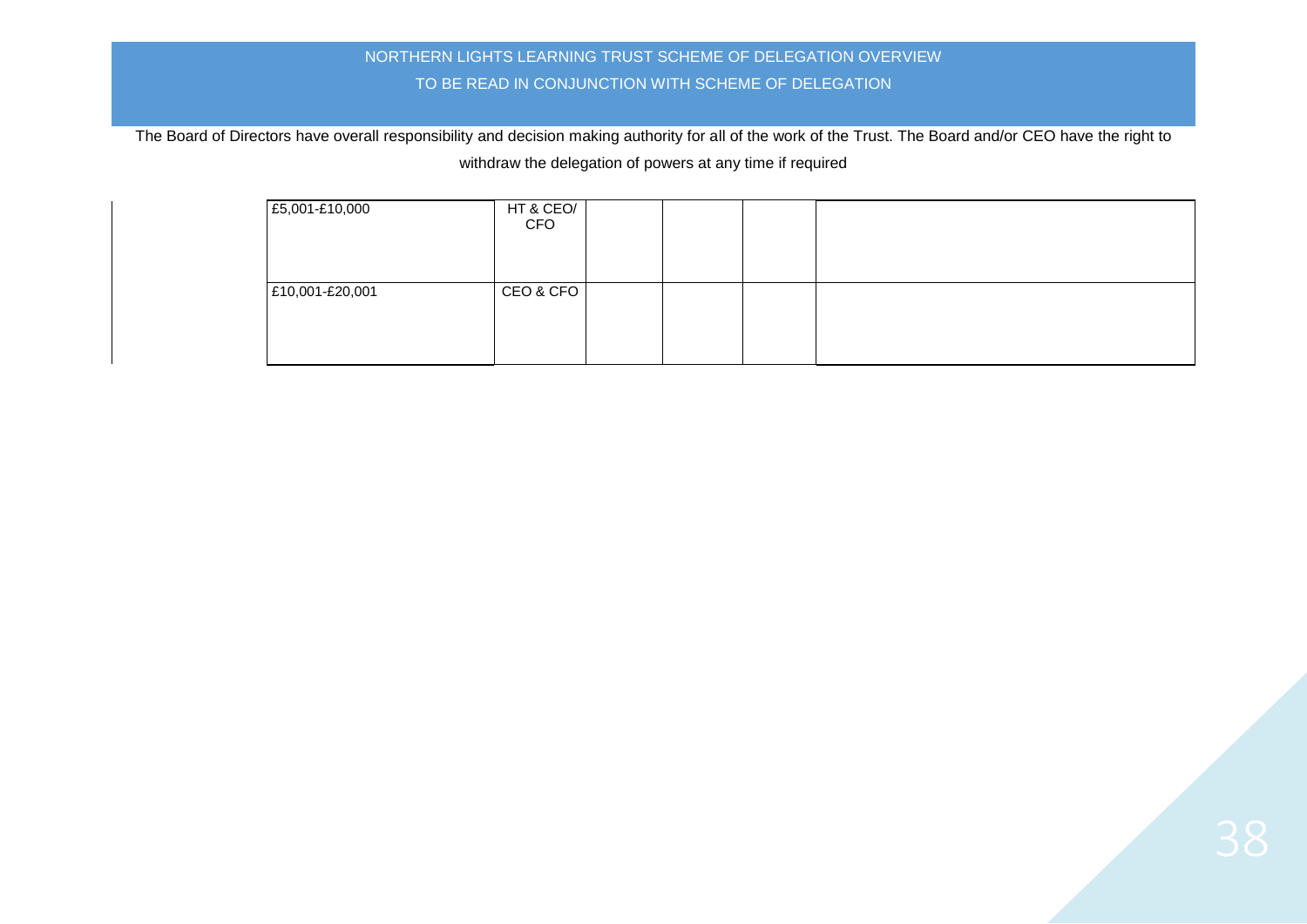| <b>Delegated Duty</b>               | Value             | <b>Delegated Authority</b>                      |            |                  |                  | <b>Notes</b>                                                                                                                    |
|-------------------------------------|-------------------|-------------------------------------------------|------------|------------------|------------------|---------------------------------------------------------------------------------------------------------------------------------|
|                                     |                   | <b>Staff</b>                                    | <b>LGB</b> | <b>FARM</b>      | <b>MAT</b>       |                                                                                                                                 |
|                                     |                   | <b>Member</b>                                   |            | <b>Committee</b> | <b>Board of</b>  |                                                                                                                                 |
|                                     |                   |                                                 |            |                  | <b>Directors</b> |                                                                                                                                 |
|                                     | £20,001 and above | CEO or<br><b>CFO</b>                            |            | $\mathsf{X}$     |                  | NB Quotation and tendering requirements in the scheme of<br>delegation                                                          |
| Payment authorisation<br>(via BACs) | All               | Payment<br>to be<br>authorised<br>by<br>CFO/CEO |            |                  |                  | NB. Contingency in place for BB HT to authorise a payment<br>where 2 approvers are required and CEO or CFO are not<br>available |
| Non purchase order<br>invoice       | Up to £5000       | HT                                              |            |                  |                  |                                                                                                                                 |
|                                     | £5001-£10,000     | HT &<br>CEO/CFO                                 |            |                  |                  |                                                                                                                                 |
|                                     | £10,001-£20,000   | CEO&<br><b>CFO</b>                              |            |                  |                  |                                                                                                                                 |
|                                     | Over £20,000      |                                                 |            | X                |                  |                                                                                                                                 |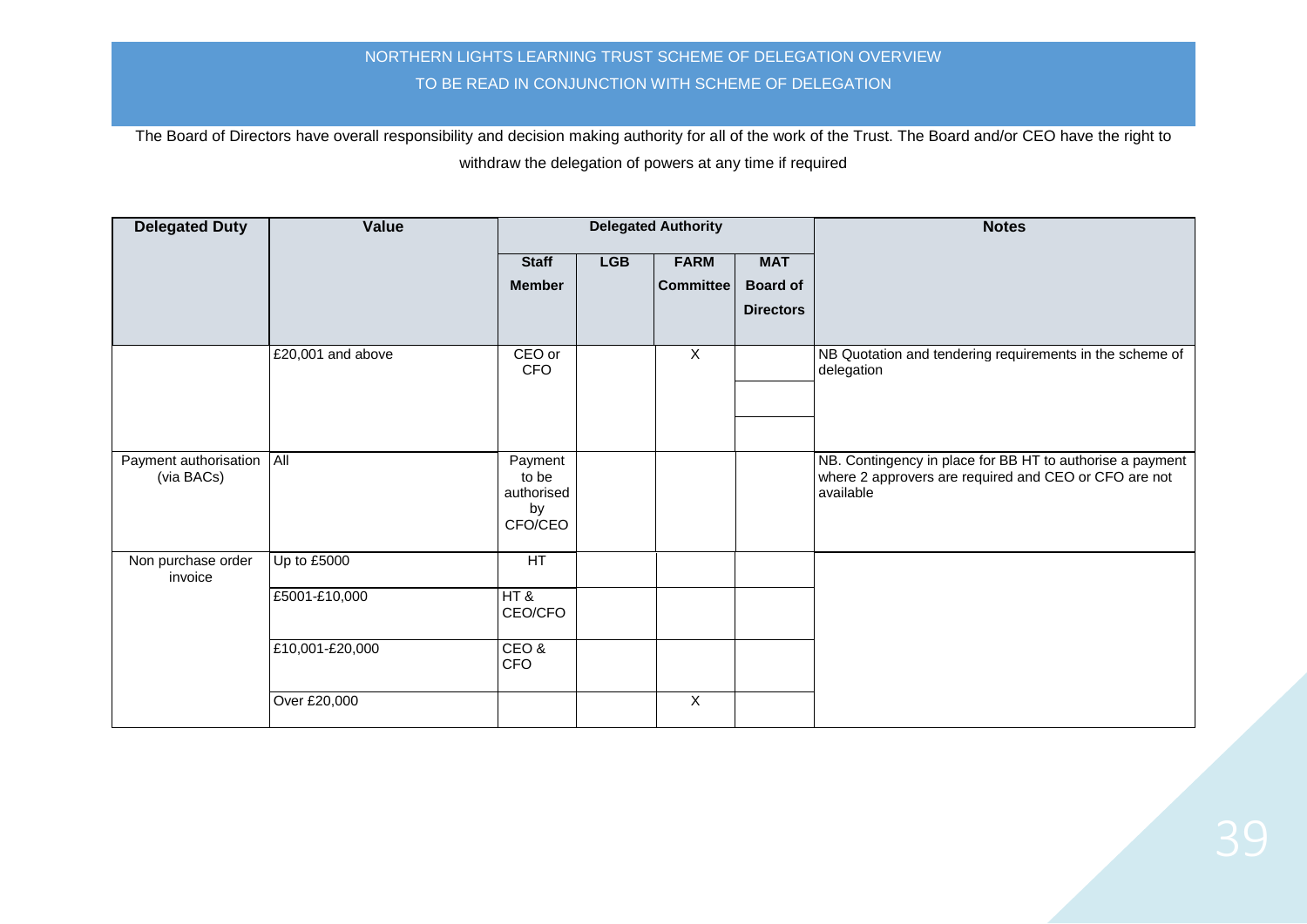| <b>Delegated Duty</b>                   | Value                                                                                                      |                         |            | <b>Delegated Authority</b> |                  | <b>Notes</b>                                                                                                                                       |
|-----------------------------------------|------------------------------------------------------------------------------------------------------------|-------------------------|------------|----------------------------|------------------|----------------------------------------------------------------------------------------------------------------------------------------------------|
|                                         |                                                                                                            | <b>Staff</b>            | <b>LGB</b> | <b>FARM</b>                | <b>MAT</b>       |                                                                                                                                                    |
|                                         |                                                                                                            | <b>Member</b>           |            | <b>Committee</b>           | <b>Board of</b>  |                                                                                                                                                    |
|                                         |                                                                                                            |                         |            |                            | <b>Directors</b> |                                                                                                                                                    |
|                                         |                                                                                                            |                         |            |                            |                  |                                                                                                                                                    |
| Quotations and<br>tendering (individual | Up to £5000                                                                                                | HT/CFO                  |            |                            |                  | Must secure best value                                                                                                                             |
| school/central team<br>procurement      | £5,001-£10,000                                                                                             | 2 from: HT,<br>CEO, CFO |            |                            |                  | Must secure and retain a minimum of three quotes and<br>secure best value                                                                          |
|                                         | £10,001-£40,000                                                                                            | HT/CFO<br>plus CEO      |            |                            |                  | Three formal quotations to be submitted in writing by a<br>specified date and time and based on a written specification<br>and evaluation criteria |
|                                         | £40,001-OJEU threshold                                                                                     |                         |            | X                          |                  | Formal tender with Directors approval. Can be authorised<br>by FARM committee                                                                      |
|                                         | Over OJEU threshold                                                                                        |                         |            |                            | X                | OJEU procedures. Five tenders with Directors' approval                                                                                             |
|                                         | exercise will not be required. A further 'mini-competition' can be carried out if required or appropriate. |                         |            |                            |                  | If a public sector framework agreement is used, it will be deemed that a tendering or quotation exercise has taken place and therefore a further   |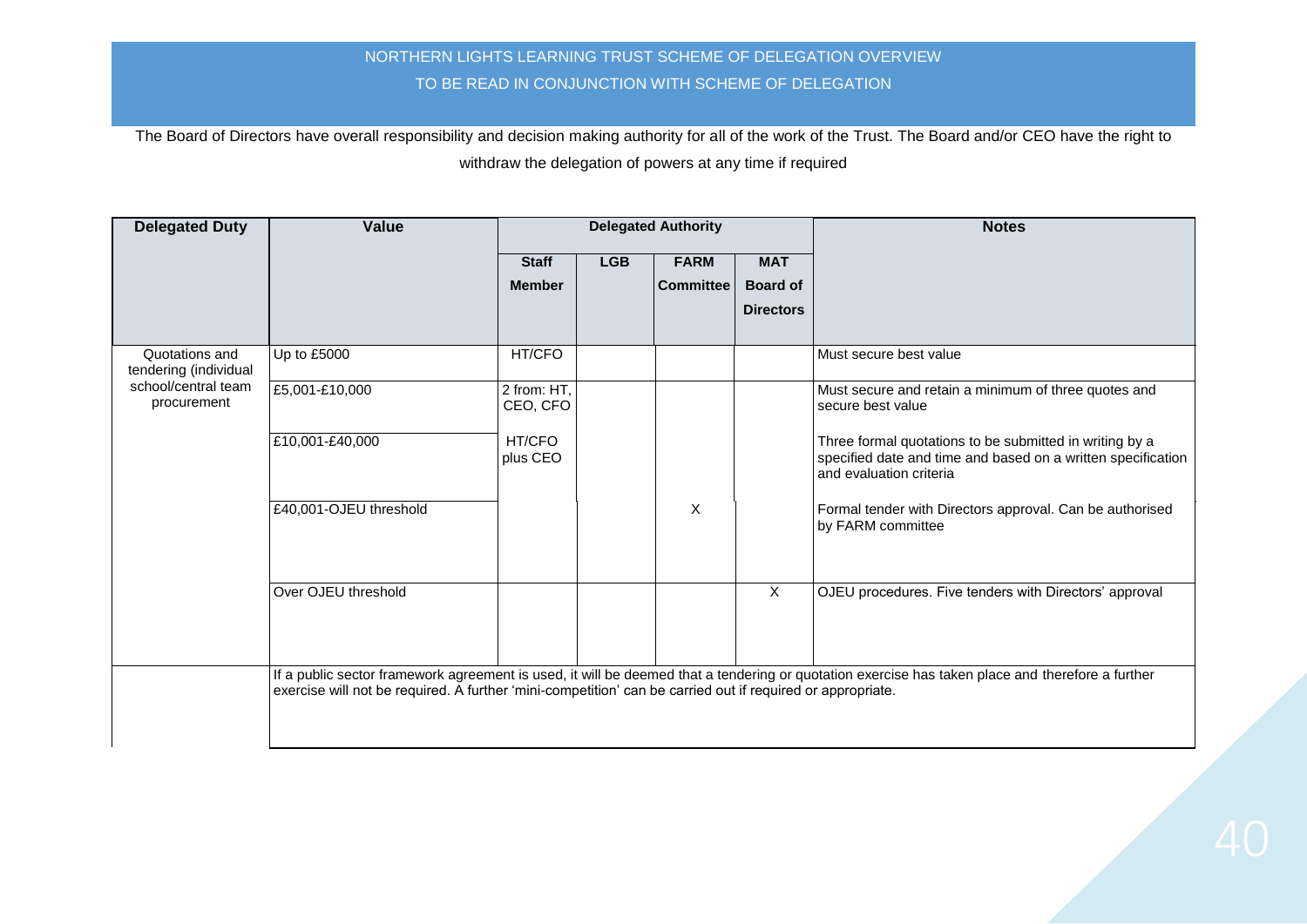| <b>Delegated Duty</b>                                   | Value                  | <b>Delegated Authority</b> |            |                  |                               | <b>Notes</b>                                                                                                                                       |
|---------------------------------------------------------|------------------------|----------------------------|------------|------------------|-------------------------------|----------------------------------------------------------------------------------------------------------------------------------------------------|
|                                                         |                        | <b>Staff</b>               | <b>LGB</b> | <b>FARM</b>      | <b>MAT</b>                    |                                                                                                                                                    |
|                                                         |                        | <b>Member</b>              |            | <b>Committee</b> | <b>Board of</b>               |                                                                                                                                                    |
|                                                         |                        |                            |            |                  | <b>Directors</b>              |                                                                                                                                                    |
| Quotations and<br>tendering (Trust wide<br>procurement) | Up to £5,000           | CEO/CFO                    |            |                  |                               | Must secure and retain a minimum of three quotes and<br>secure best value                                                                          |
|                                                         | Up to £10,000          | CEO&<br><b>CFO</b>         |            |                  |                               | Must secure and retain a minimum of three quotes and<br>secure best value                                                                          |
|                                                         | £10,001-£40,000        | CEO&<br><b>CFO</b>         |            |                  |                               | Must secure and retain a minimum of three quotes and<br>secure best value                                                                          |
|                                                         | £40,001-£60,000        | CEO&<br><b>CFO</b>         |            |                  | Chair of<br>Board<br>approval | Three formal quotations to be submitted in writing by a<br>specified date and time and based on a written specification<br>and evaluation criteria |
|                                                         | £60,001-OJEU threshold |                            |            | X                |                               | Formal tender with Directors approval. Can be authorised<br>by FARM committee                                                                      |
|                                                         | Over OJEU threshold    |                            |            |                  | $\boldsymbol{\mathsf{X}}$     | OJEU procedures. Five tenders with Directors' approval                                                                                             |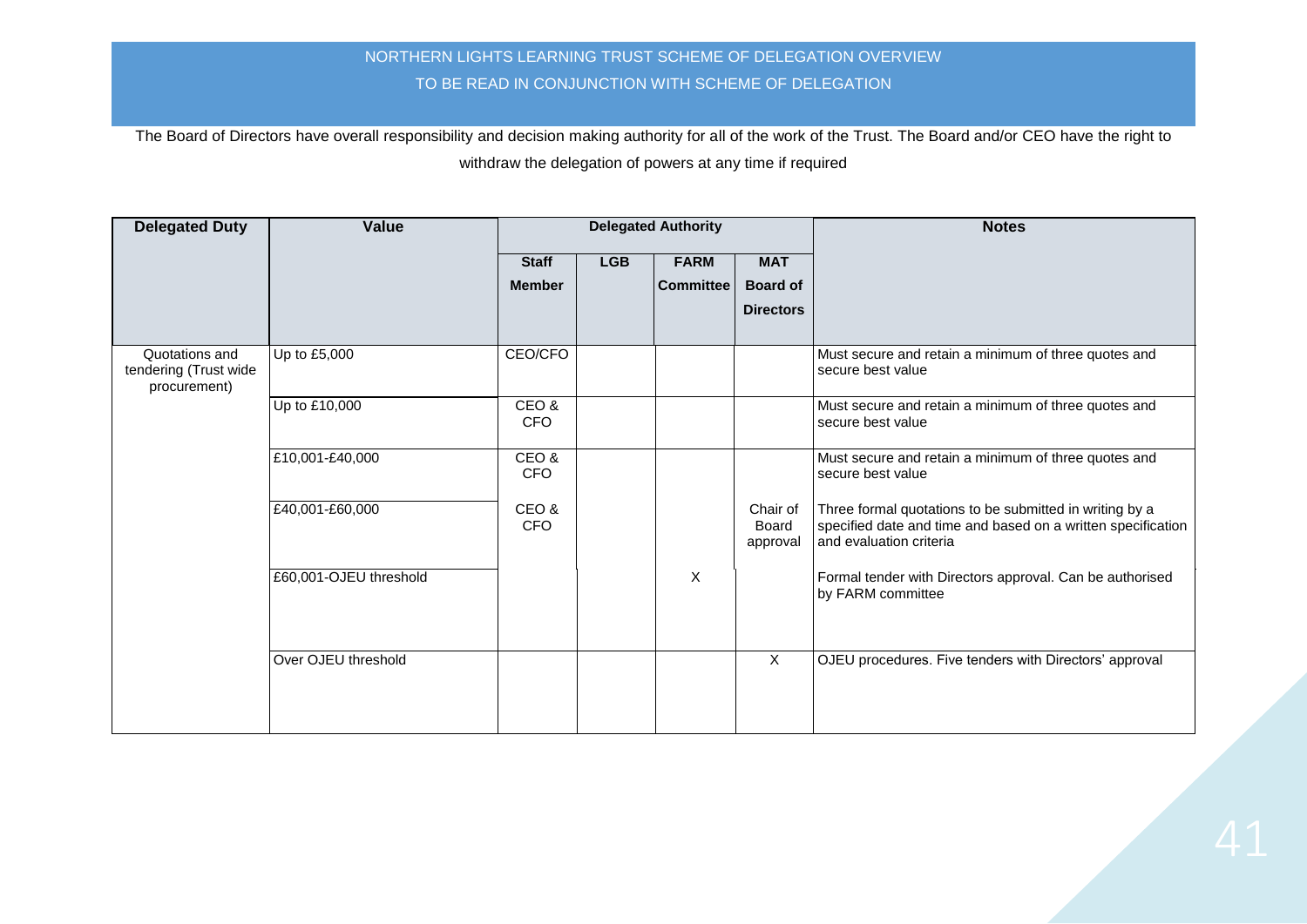| If a public sector framework agreement is used, it will be deemed that a tendering or quotation exercise has taken place and therefore a further<br>exercise will not be required. A further 'mini-competition' can be carried out if required or appropriate. |
|----------------------------------------------------------------------------------------------------------------------------------------------------------------------------------------------------------------------------------------------------------------|
|                                                                                                                                                                                                                                                                |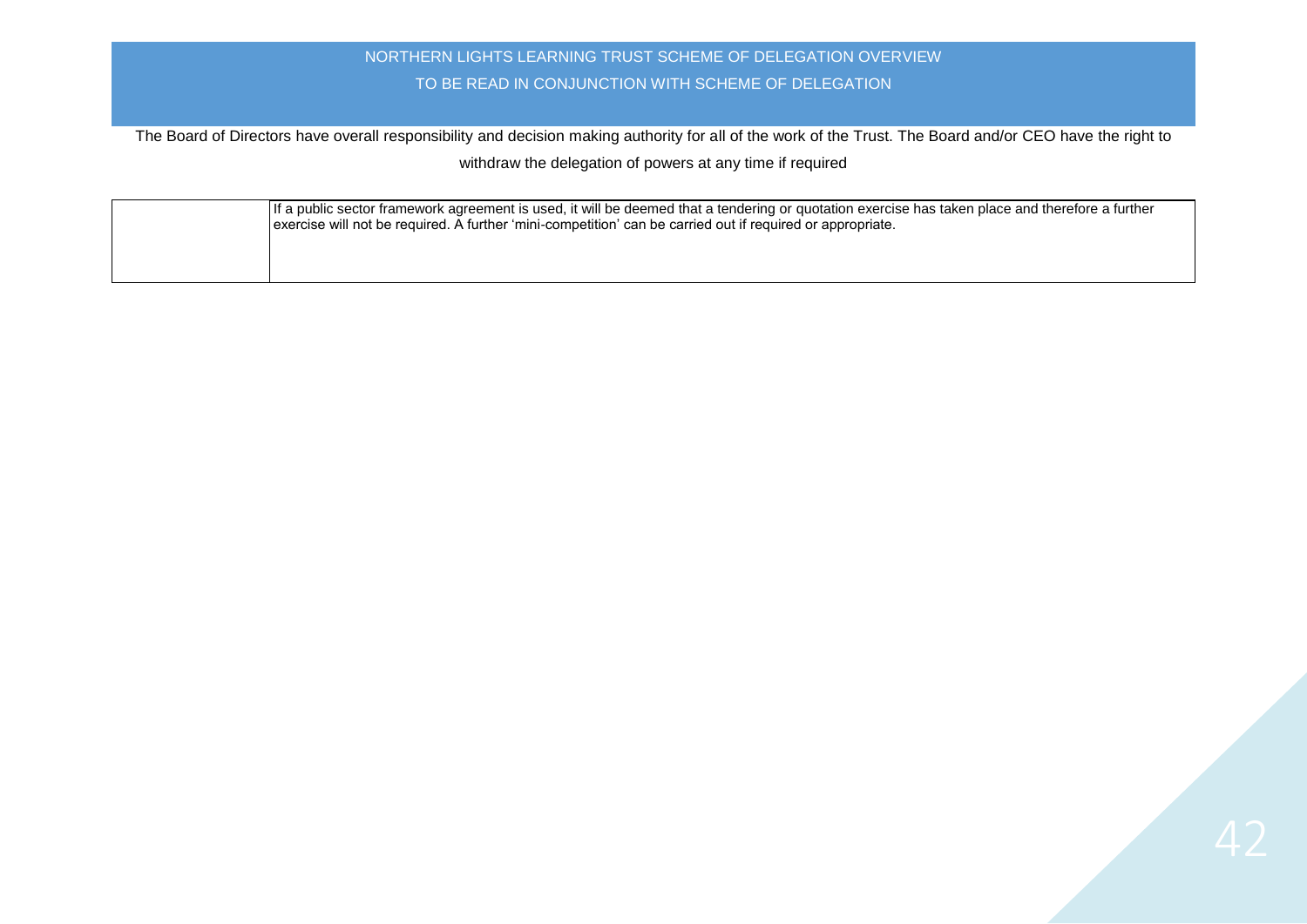| <b>Delegated Duty</b>                          | Value                                                                                                                         |                               | <b>Delegated Authority</b> |                                 |                                                   | <b>Notes</b>                  |
|------------------------------------------------|-------------------------------------------------------------------------------------------------------------------------------|-------------------------------|----------------------------|---------------------------------|---------------------------------------------------|-------------------------------|
|                                                |                                                                                                                               | <b>Staff</b><br><b>Member</b> | <b>LGB</b>                 | <b>FARM</b><br><b>Committee</b> | <b>MAT</b><br><b>Board of</b><br><b>Directors</b> |                               |
| Authority to accept<br>anything other than the | Up to £5,000                                                                                                                  |                               | $\overline{X}$             |                                 |                                                   |                               |
| lowest quote                                   | Up to £10,000                                                                                                                 | CEO and<br><b>CFO</b>         |                            |                                 |                                                   |                               |
|                                                | Over £10,000                                                                                                                  |                               |                            | $\mathsf{X}$                    |                                                   |                               |
| Asset disposal (other<br>than land and         | Up to £5,000                                                                                                                  | <b>CFO</b>                    |                            |                                 |                                                   |                               |
| buildings)                                     | Over £5,000                                                                                                                   |                               |                            | X                               |                                                   |                               |
| Writing off debt                               | Up to £500                                                                                                                    | CFO and<br>CEO                | $\overline{X}$             |                                 |                                                   |                               |
|                                                | Over £500                                                                                                                     |                               |                            | $\mathsf X$                     |                                                   |                               |
|                                                | Above 1% of total annual income<br>or £45,000 (whichever is smaller)                                                          |                               |                            |                                 |                                                   | ESFA approval required        |
|                                                | Cumulatively, 2.5% or 5% of total<br>annual income in any financial year<br>per category (depending on<br>financial position) |                               |                            |                                 |                                                   | <b>ESFA</b> approval required |